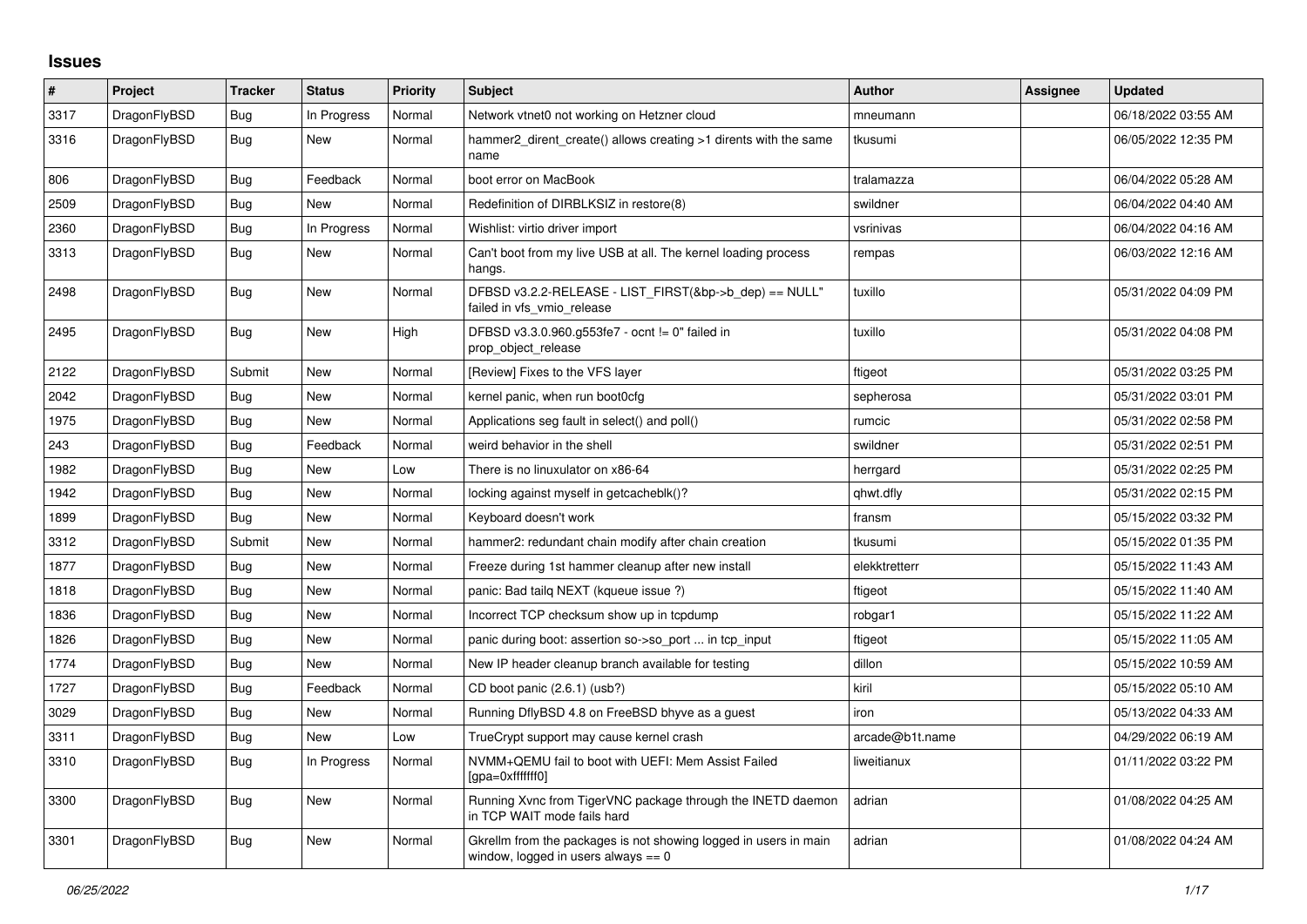| $\vert$ # | Project      | Tracker    | <b>Status</b> | <b>Priority</b> | <b>Subject</b>                                                                             | <b>Author</b>    | Assignee | Updated             |
|-----------|--------------|------------|---------------|-----------------|--------------------------------------------------------------------------------------------|------------------|----------|---------------------|
| 1947      | DragonFlyBSD | Bug        | New           | Low             | GA-880GM-UD2H (rev. 1.3) AHCI fails to detect disks at the end of<br>the RAID controller   | eocallaghan      |          | 11/27/2021 08:46 AM |
| 1559      | DragonFlyBSD | Bug        | New           | Normal          | kernel trap                                                                                | phma             |          | 11/27/2021 08:43 AM |
| 1661      | DragonFlyBSD | <b>Bug</b> | In Progress   | Normal          | panic on password entry mount smb filesystem                                               | vsrinivas        |          | 11/27/2021 08:29 AM |
| 1718      | DragonFlyBSD | Bug        | Feedback      | Normal          | IDE disk drive not detected by x86 64 2.6.1 Live CD                                        | bcox             |          | 11/27/2021 08:25 AM |
| 2459      | DragonFlyBSD | <b>Bug</b> | Feedback      | Normal          | apic problems with HP Probook 4510s                                                        | thowe            |          | 11/27/2021 08:22 AM |
| 2644      | DragonFlyBSD | Bug        | Feedback      | Normal          | 3.6.0-REL trap 9 on boot                                                                   | memmerto         |          | 11/27/2021 08:08 AM |
| 2797      | DragonFlyBSD | <b>Bug</b> | In Progress   | Low             | vkernels with & without machdep.pmap mmu optimize                                          | yellowrabbit2010 |          | 11/27/2021 08:06 AM |
| 3299      | DragonFlyBSD | Bug        | In Progress   | Normal          | DragonFlyBSD reports utterly wrong uptime (most of the time, right<br>after booting in)    | adrian           |          | 11/11/2021 01:43 PM |
| 3302      | DragonFlyBSD | Bug        | New           | Normal          | Will not boot on System76 Lemur Pro (lemp10)                                               | piecuch          |          | 11/03/2021 10:21 AM |
| 3298      | DragonFlyBSD | <b>Bug</b> | <b>New</b>    | Normal          | Running "w" and having logged in via XDM through VNC, "w" prints<br>an extra error message | piecuch          |          | 10/25/2021 09:16 AM |
| 1398      | DragonFlyBSD | Submit     | In Progress   | Normal          | hdestroy(3) restricts hash key to point to malloc'ed space                                 | Anonymous        |          | 08/20/2021 04:06 PM |
| 3201      | DragonFlyBSD | Submit     | New           | Normal          | Fixes make search display                                                                  | htse             |          | 08/20/2021 04:02 PM |
| 3189      | DragonFlyBSD | Bug        | New           | Normal          | Allow DragonFly Mail Agent to accept an alternate config via<br>command line switch        | iang             |          | 08/16/2021 12:42 AM |
| 3278      | DragonFlyBSD | Bug        | <b>New</b>    | Normal          | Second screen image is distorted                                                           | arcade@b1t.name  |          | 07/10/2021 03:36 AM |
| 3276      | DragonFlyBSD | Submit     | <b>New</b>    | Normal          | Add option controlling whether gpt expand expands the last partition<br>(needs testing)    | falsifian        |          | 07/10/2021 03:35 AM |
| 3280      | DragonFlyBSD | Bug        | <b>New</b>    | Normal          | KMS console and i915(4) not working in 6.0                                                 | cmusser          |          | 07/10/2021 03:35 AM |
| 3282      | DragonFlyBSD | Bug        | <b>New</b>    | Normal          | unexpected errno value from fopen()                                                        | bhaible          |          | 07/10/2021 03:34 AM |
| 3283      | DragonFlyBSD | <b>Bug</b> | <b>New</b>    | Normal          | mknodat() cannot create FIFOs                                                              | bhaible          |          | 07/10/2021 03:34 AM |
| 3284      | DragonFlyBSD | Bug        | <b>New</b>    | Normal          | Wrong towlower() result for U+038A                                                         | bhaible          |          | 07/10/2021 03:34 AM |
| 3281      | DragonFlyBSD | <b>Bug</b> | <b>New</b>    | Normal          | Crash after leaving unattended for a while                                                 | bhaible          |          | 07/10/2021 03:32 AM |
| 2806      | DragonFlyBSD | Bug        | New           | Normal          | failed to configure a link-local address on ath0 (errno = 22)                              | Chingyuan        |          | 05/25/2021 01:00 AM |
| 3269      | DragonFlyBSD | Bug        | In Progress   | Normal          | Is double-buffer'd buf still required by HAMMER2?                                          | tkusumi          |          | 05/12/2021 04:09 PM |
| 2917      | DragonFlyBSD | <b>Bug</b> | New           | Normal          | da8: reading primary partition table: error accessing offset<br>000000000000 for 512       | liweitianux      |          | 05/11/2021 08:43 PM |
| 3113      | DragonFlyBSD | Bug        | In Progress   | Urgent          | Booting vKernel fails due being out of swap space                                          | tcullen          |          | 05/11/2021 04:14 AM |
| 3101      | DragonFlyBSD | Bug        | New           | Low             | PFI CGI install not working in dragonflybsd 5.0.1 USB install                              | bnegre82         |          | 05/11/2021 04:14 AM |
| 2414      | DragonFlyBSD | <b>Bug</b> | In Progress   | Normal          | Lenovo S10 acpi freeze (not new)                                                           | davshao          |          | 05/11/2021 04:13 AM |
| 2921      | DragonFlyBSD | Submit     | New           | Normal          | Allow moused to accept userland mouse events                                               | tautolog         |          | 05/11/2021 04:08 AM |
| 1192      | DragonFlyBSD | Submit     | <b>New</b>    | Normal          | KKASSERTs in sys/kern/uipc_{msg,socket}.c are too strict                                   | rumcic           |          | 05/11/2021 04:07 AM |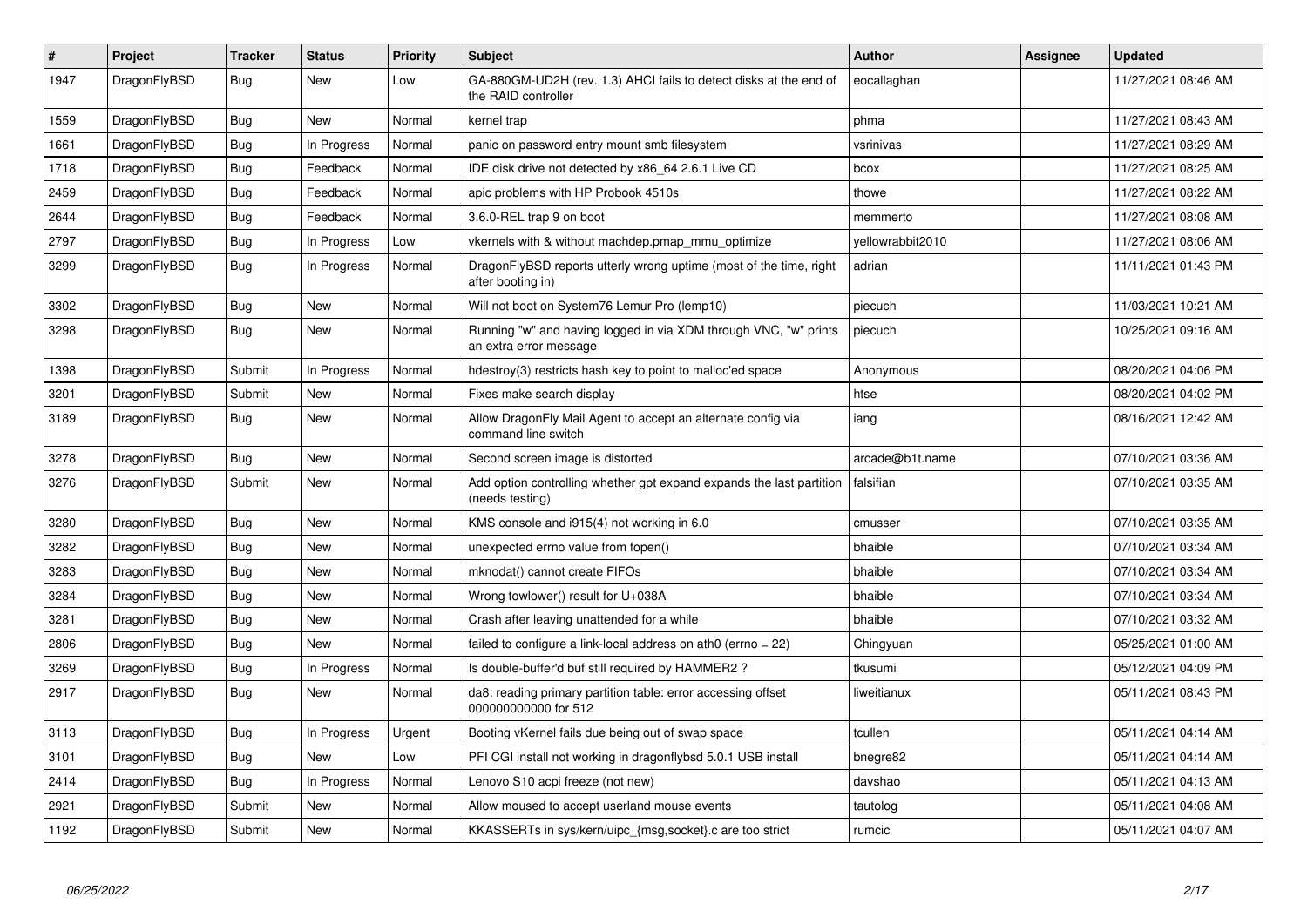| $\sharp$ | Project      | <b>Tracker</b> | <b>Status</b> | <b>Priority</b> | Subject                                                                                                                                                   | Author         | Assignee | <b>Updated</b>      |
|----------|--------------|----------------|---------------|-----------------|-----------------------------------------------------------------------------------------------------------------------------------------------------------|----------------|----------|---------------------|
| 2852     | DragonFlyBSD | Bug            | New           | Normal          | Hammer File System - hangs on undo during system boot / mount -<br>will not recover on DragonFlyBSD newer than 3.6.0                                      | abale          |          | 05/11/2021 04:07 AM |
| 2675     | DragonFlyBSD | Bug            | <b>New</b>    | Low             | Ultimate N WiFi Link 5300 get iwn_intr: fatal firmware error on 5GHz                                                                                      | revuwa         |          | 05/11/2021 04:07 AM |
| 2638     | DragonFlyBSD | Bug            | Feedback      | High            | Fix machdep.pmap_mmu_optimize                                                                                                                             | tuxillo        |          | 05/11/2021 04:07 AM |
| 2636     | DragonFlyBSD | Bug            | Feedback      | Low             | Add -x flag to iostat (a la solaris)                                                                                                                      | tuxillo        |          | 05/11/2021 04:07 AM |
| 2631     | DragonFlyBSD | Bug            | In Progress   | Low             | Verify library versioning current with full package build and switch it<br>on (after publishing packages)                                                 | tuxillo        |          | 05/11/2021 04:06 AM |
| 2013     | DragonFlyBSD | Bug            | In Progress   | Normal          | oversized DMA request loop                                                                                                                                | josepht        |          | 05/11/2021 04:06 AM |
| 1749     | DragonFlyBSD | Bug            | In Progress   | Normal          | HAMMER fsstress panic in hammer_flush_inode_core<br>'ip->flush_state != HAMMER_FST_FLUSH'                                                                 | vsrinivas      |          | 05/11/2021 04:06 AM |
| 1745     | DragonFlyBSD | Bug            | Feedback      | Normal          | kmalloc panic                                                                                                                                             | josepht        |          | 05/11/2021 04:05 AM |
| 1744     | DragonFlyBSD | Bug            | In Progress   | Normal          | HAMMER fsstress panic in hammer_setup_child_callback                                                                                                      | vsrinivas      |          | 05/11/2021 04:05 AM |
| 1717     | DragonFlyBSD | Bug            | Feedback      | Normal          | HAMMER panic in hammer_cursor_down()                                                                                                                      | josepht1       |          | 05/11/2021 04:05 AM |
| 1618     | DragonFlyBSD | Bug            | Feedback      | Normal          | collision for 'struct pmap' when using RPC and <sys user.h=""></sys>                                                                                      | carenas        |          | 05/11/2021 04:05 AM |
| 1613     | DragonFlyBSD | Bug            | Feedback      | Normal          | USB Keyboard not working on master                                                                                                                        | elekktretterr  |          | 05/11/2021 04:05 AM |
| 1591     | DragonFlyBSD | Bug            | Feedback      | Normal          | Lenovo X301 hangs with AHCI Driver CMD TIMEOUT<br>STS=d0 <bsy></bsy>                                                                                      | eocallaghan    |          | 05/11/2021 04:05 AM |
| 1577     | DragonFlyBSD | Bug            | Feedback      | Normal          | panic: assertion: leaf->base.obj_id == ip->obj_id in<br>hammer_ip_delete_range                                                                            | qhwt+dfly      |          | 05/11/2021 04:01 AM |
| 1486     | DragonFlyBSD | Bug            | Feedback      | Normal          | Interrupt storm related to SATA DVD device                                                                                                                | hasso          |          | 05/11/2021 04:01 AM |
| 1481     | DragonFlyBSD | Bug            | Feedback      | Normal          | panic: assertion: kva_p(buf) in soopt_from_kbuf (after ipfw pipe<br>show, 2.2.1-R)                                                                        | combiner       |          | 05/11/2021 04:01 AM |
| 1454     | DragonFlyBSD | Bug            | Feedback      | Normal          | Unable to boot from external USB DVD drive                                                                                                                | elekktretterr  |          | 05/11/2021 04:01 AM |
| 1448     | DragonFlyBSD | Bug            | Feedback      | Normal          | panic: assertion: _tp->tt_msg->tt_cpuid == mycpuid in<br>tcp_callout_active tcp_output tcp_usr_send netmsg_pru_send<br>netmsg_service tcpmsg_service_loop | dillon         |          | 05/11/2021 04:00 AM |
| 1429     | DragonFlyBSD | Bug            | Feedback      | Normal          | vkernel bug - "mfree: m->m_nextpkt != NULL"                                                                                                               | dillon         |          | 05/11/2021 04:00 AM |
| 1387     | DragonFlyBSD | <b>Bug</b>     | Feedback      | Normal          | zero-size malloc and ps: kvm_getprocs: Bad address                                                                                                        | qhwt+dfly      |          | 05/11/2021 04:00 AM |
| 1336     | DragonFlyBSD | Bug            | In Progress   | Normal          | Still looking for reports of missed directory entries w/ HAMMER                                                                                           | dillon         |          | 05/11/2021 04:00 AM |
| 1332     | DragonFlyBSD | <b>Bug</b>     | Feedback      | Normal          | DFBSD 2.2 - Booting usbcdrom/usbsticks on thinkpad hangs on<br>"BTX Halted"                                                                               | tuxillo        |          | 05/11/2021 04:00 AM |
| 1313     | DragonFlyBSD | Bug            | New           | Low             | Signal code in kernel needs major overhaul (signal queues,<br>si code, si addr)                                                                           | hasso          |          | 05/11/2021 04:00 AM |
| 1282     | DragonFlyBSD | <b>Bug</b>     | Feedback      | Normal          | panic (trap 12) when booting SMP kernel on Atom 330 (dual core)                                                                                           | tomaz.borstnar |          | 05/11/2021 04:00 AM |
| 1218     | DragonFlyBSD | <b>Bug</b>     | In Progress   | Normal          | panic: assertion: $error == 0$ in hammer start transaction                                                                                                | rumcic         |          | 05/11/2021 04:00 AM |
| 1181     | DragonFlyBSD | <b>Bug</b>     | In Progress   | Normal          | ACX111 panic                                                                                                                                              | elekktretterr  |          | 05/11/2021 04:00 AM |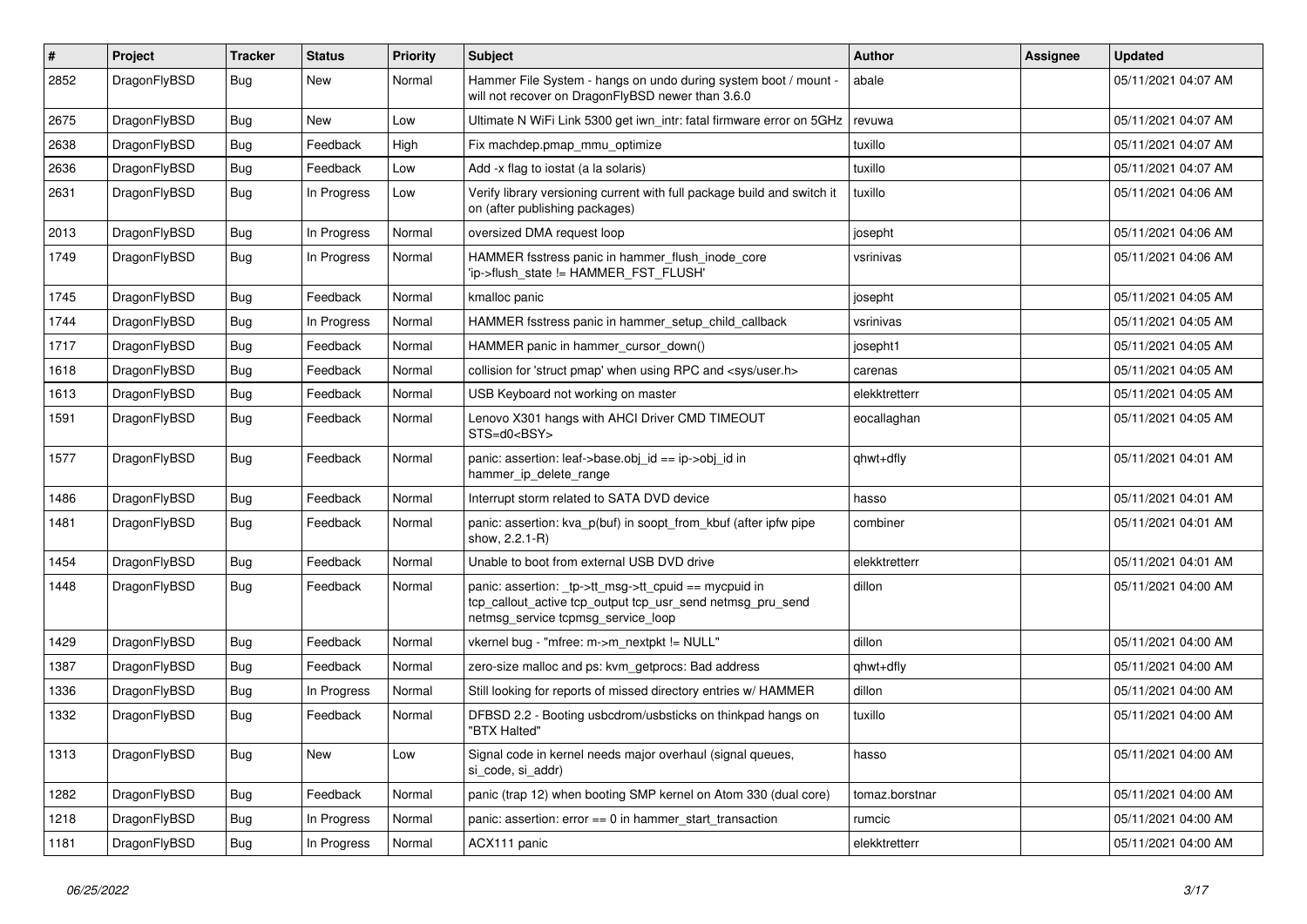| $\pmb{\#}$ | Project      | <b>Tracker</b> | <b>Status</b> | <b>Priority</b> | Subject                                                                                 | <b>Author</b>      | Assignee | <b>Updated</b>      |
|------------|--------------|----------------|---------------|-----------------|-----------------------------------------------------------------------------------------|--------------------|----------|---------------------|
| 1148       | DragonFlyBSD | Bug            | In Progress   | Low             | BCM4311 wireless network adapter detected but not functional                            | archimedes.gaviola |          | 05/11/2021 04:00 AM |
| 1101       | DragonFlyBSD | Bug            | Feedback      | Normal          | ohci related panic                                                                      | polachok           |          | 05/11/2021 04:00 AM |
| 2808       | DragonFlyBSD | Bug            | New           | Normal          | X freeze by switching between X and VT - results in black screen                        | lukesky333         |          | 05/11/2021 03:55 AM |
| 2736       | DragonFlyBSD | Bug            | New           | High            | kernel panics on acpi_timer_probe function                                              | cnb                |          | 05/11/2021 03:55 AM |
| 2735       | DragonFlyBSD | Bug            | <b>New</b>    | Urgent          | iwn panics SYSSASSERT                                                                   | cnb                |          | 05/11/2021 03:55 AM |
| 2067       | DragonFlyBSD | Bug            | New           | Normal          | sound/pcm: "play interrupt timeout, channel dead"                                       | matthiasr          |          | 05/11/2021 03:55 AM |
| 604        | DragonFlyBSD | <b>Bug</b>     | In Progress   | Normal          | 1.8.1-RELEASE - clock runs fast on mainboard ASUS P5A-B                                 | yeti               |          | 05/11/2021 03:55 AM |
| 2708       | DragonFlyBSD | Bug            | New           | Normal          | unable to send TCP nor UDP on age(4) interface                                          | dermiste           |          | 05/11/2021 03:54 AM |
| 2647       | DragonFlyBSD | Bug            | <b>New</b>    | Normal          | HAMMER panic on 3.6.0                                                                   | tuxillo            |          | 05/11/2021 03:54 AM |
| 2641       | DragonFlyBSD | Bug            | <b>New</b>    | Normal          | Panic when loading natapci as module                                                    | tuxillo            |          | 05/11/2021 03:54 AM |
| 2630       | DragonFlyBSD | Bug            | New           | Normal          | Bring in latest iconv fixes from FreeBSD10 as well as csmapper<br>updates               | tuxillo            |          | 05/11/2021 03:54 AM |
| 2544       | DragonFlyBSD | Bug            | New           | Normal          | live DVD system boot (menu option 1) caused db> prompt on<br>PE1950                     | estrabd            |          | 05/11/2021 03:54 AM |
| 1594       | DragonFlyBSD | Bug            | <b>New</b>    | Normal          | Kernel panic during boot from Live CD on Dell E6400                                     | bodie              |          | 05/11/2021 03:54 AM |
| 1368       | DragonFlyBSD | Bug            | In Progress   | Normal          | suspend signal race?                                                                    | qhwt+dfly          |          | 05/11/2021 03:51 AM |
| 884        | DragonFlyBSD | Bug            | In Progress   | High            | Performance/memory problems under filesystem IO load                                    | hasso              |          | 05/11/2021 03:50 AM |
| 3266       | DragonFlyBSD | Bug            | <b>New</b>    | High            | Filesystems broken due to "KKASSERT(count &<br>TOK COUNTMASK);"                         | tkusumi            |          | 03/15/2021 01:21 PM |
| 3228       | DragonFlyBSD | Bug            | <b>New</b>    | Low             | pfi kif unref: state refcount $\leq$ 0 in dmesg                                         | justin             |          | 03/05/2021 06:39 AM |
| 3041       | DragonFlyBSD | Submit         | New           | Normal          | firmware: Remove embedding of multiple images in one module.                            | Anonymous          |          | 12/25/2020 02:15 AM |
| 3252       | DragonFlyBSD | Bug            | New           | Normal          | tcsetattr/tcgetattr set errno incorrectly on non-TTY                                    | tonyc              |          | 10/26/2020 09:34 PM |
| 3249       | DragonFlyBSD | Bug            | <b>New</b>    | Normal          | HAMMER2 fsync(2) not working properly                                                   | tkusumi            |          | 09/21/2020 07:07 AM |
| 3247       | DragonFlyBSD | Bug            | <b>New</b>    | Normal          | Kernel panic doing nothing much                                                         | phma               |          | 09/12/2020 11:40 PM |
| 3243       | DragonFlyBSD | Bug            | <b>New</b>    | Normal          | SMART status not reported properly for SSD disks                                        | daftaupe           |          | 09/09/2020 11:03 PM |
| 3246       | DragonFlyBSD | Bug            | <b>New</b>    | Normal          | HAMMER2 unable to handle ENOSPC properly                                                | tkusumi            |          | 09/04/2020 11:11 AM |
| 2587       | DragonFlyBSD | Bug            | New           | Normal          | SATA DVD writer not detected by DragonFly                                               | srussell           |          | 09/04/2020 08:55 AM |
| 3245       | DragonFlyBSD | Bug            | New           | Normal          | panic: free: guard1x fail, i915 load from loader.conf                                   | polachok           |          | 08/21/2020 10:36 AM |
| 3107       | DragonFlyBSD | Bug            | <b>New</b>    | Low             | ACPI interrupt storm when loading i915 on Lenovo T460                                   | oyvinht            |          | 07/15/2020 07:01 AM |
| 3170       | DragonFlyBSD | <b>Bug</b>     | New           | Normal          | repeatable nfsd crash                                                                   | tse                |          | 06/11/2020 05:52 AM |
| 3208       | DragonFlyBSD | Bug            | New           | Normal          | Crash related to nfsd                                                                   | tse                |          | 06/11/2020 05:52 AM |
| 3240       | DragonFlyBSD | Bug            | New           | High            | compile error because of openssl with /usr/dports/security/rhash<br>for mysql 8 install | <b>UlasSAYGIN</b>  |          | 06/04/2020 08:05 AM |
| 3239       | DragonFlyBSD | Bug            | New           | Normal          | unable to SIGKILL glitched emacs                                                        | piecuch            |          | 05/26/2020 03:30 AM |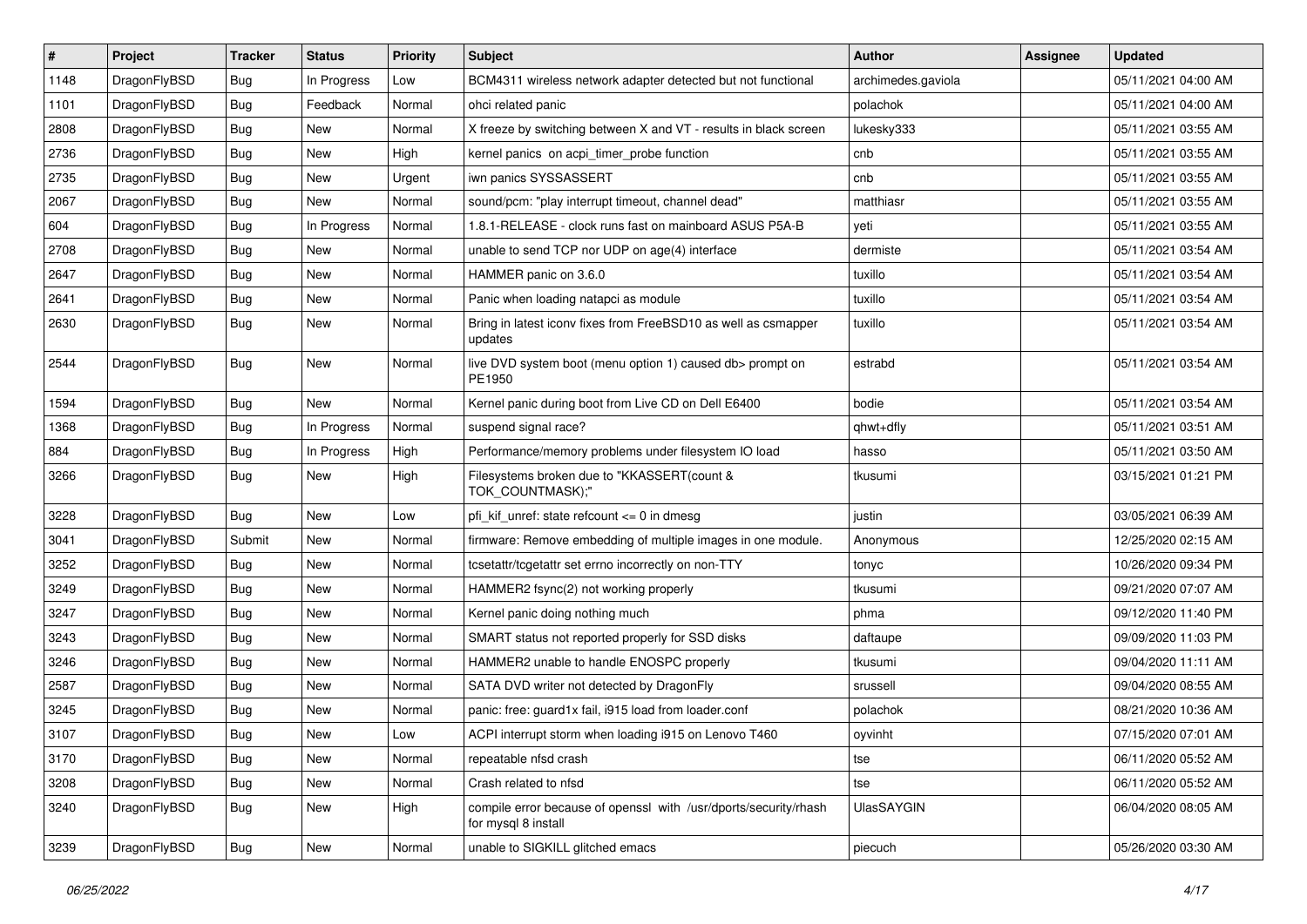| $\sharp$ | Project      | <b>Tracker</b> | <b>Status</b> | <b>Priority</b> | Subject                                                                                                                                                     | <b>Author</b>     | Assignee | <b>Updated</b>      |
|----------|--------------|----------------|---------------|-----------------|-------------------------------------------------------------------------------------------------------------------------------------------------------------|-------------------|----------|---------------------|
| 3238     | DragonFlyBSD | Bug            | <b>New</b>    | Normal          | race conditions when printing from vkernel console                                                                                                          | piecuch           |          | 05/19/2020 02:50 PM |
| 3235     | DragonFlyBSD | Bug            | <b>New</b>    | Normal          | Kernel panic in devfs vnops.c                                                                                                                               | mneumann          |          | 04/28/2020 07:00 AM |
| 3197     | DragonFlyBSD | <b>Bug</b>     | <b>New</b>    | Normal          | DragonFly upgrades                                                                                                                                          | tse               |          | 04/18/2020 04:18 PM |
| 3226     | DragonFlyBSD | <b>Bug</b>     | New           | Normal          | Xorg freezes in vm: thread stuck in "objtrm1"                                                                                                               | peeter            |          | 04/08/2020 02:10 AM |
| 3231     | DragonFlyBSD | Bug            | <b>New</b>    | Normal          | wifi drops on 5.8                                                                                                                                           | tse               |          | 04/06/2020 05:08 AM |
| 3219     | DragonFlyBSD | Bug            | <b>New</b>    | Normal          | x11/xorg port can not be build                                                                                                                              | <b>UlasSAYGIN</b> |          | 03/31/2020 08:57 AM |
| 3227     | DragonFlyBSD | Submit         | New           | Normal          | Add HAMMER2 instructions in the installation medium README                                                                                                  | daftaupe          |          | 03/26/2020 03:34 PM |
| 3225     | DragonFlyBSD | Bug            | <b>New</b>    | Normal          | nfsd freeze when using gemu                                                                                                                                 | tse               |          | 03/17/2020 11:52 AM |
| 3224     | DragonFlyBSD | <b>Bug</b>     | <b>New</b>    | Normal          | Kernel panic when trying to ping6                                                                                                                           | zhtw              |          | 03/08/2020 08:55 AM |
| 3222     | DragonFlyBSD | Bug            | <b>New</b>    | Normal          | gcc - undefined reference to '__atomic_load' (missing libatomic?)                                                                                           | mneumann          |          | 02/08/2020 02:45 AM |
| 3218     | DragonFlyBSD | <b>Bug</b>     | New           | Normal          | Kernel panics are not sent to comconsole when booted over EFI                                                                                               | mqudsi            |          | 12/02/2019 08:52 PM |
| 3217     | DragonFlyBSD | Bug            | <b>New</b>    | Normal          | rescue tools: make install fails if rescue folder doesn't exist                                                                                             | t dfbsd           |          | 11/27/2019 08:16 PM |
| 3215     | DragonFlyBSD | <b>Bug</b>     | <b>New</b>    | Normal          | Hang in todrain(3) after write(3)                                                                                                                           | noloader          |          | 11/25/2019 03:08 PM |
| 3209     | DragonFlyBSD | <b>Bug</b>     | New           | Normal          | svc has some minor bugs                                                                                                                                     | arcade@b1t.name   |          | 10/24/2019 09:08 AM |
| 3206     | DragonFlyBSD | Submit         | <b>New</b>    | Normal          | update psm/kbd to FreeBSD 12.0 code                                                                                                                         | htse              |          | 10/05/2019 03:49 PM |
| 3199     | DragonFlyBSD | <b>Bug</b>     | New           | Normal          | PFS label not found panic                                                                                                                                   | tse               |          | 08/21/2019 03:51 AM |
| 3196     | DragonFlyBSD | Bug            | New           | Normal          | test issue after redmine upgrade (2)                                                                                                                        | tuxillo           |          | 07/05/2019 04:33 AM |
| 3194     | DragonFlyBSD | Bug            | <b>New</b>    | High            | Hammer kernel crash on mirror-stream of PFS after upgrade<br>(assertion "cursor->flags &<br>HAMMER_CURSOR_ITERATE_CHECK" failed in<br>hammer_btree_iterate) | Anonymous         |          | 06/29/2019 01:32 PM |
| 3047     | DragonFlyBSD | Bug            | <b>New</b>    | Normal          | <b>HAMMER</b> critical write error                                                                                                                          | samuel            |          | 06/19/2019 09:50 AM |
| 3124     | DragonFlyBSD | Bug            | <b>New</b>    | High            | DragonFlyBSD 5.0.2 with Hammer2 with UEFI install doesn't boot                                                                                              | wiesl             |          | 06/18/2019 05:07 AM |
| 1850     | DragonFlyBSD | <b>Bug</b>     | New           | Normal          | volume-add on hammer root fs panic                                                                                                                          | Johannes.Hofmann  |          | 04/18/2019 04:27 AM |
| 3184     | DragonFlyBSD | <b>Bug</b>     | New           | Normal          | tsleep(9) return value when PCATCH specified                                                                                                                | tkusumi           |          | 04/03/2019 06:49 AM |
| 3152     | DragonFlyBSD | Bug            | Feedback      | Normal          | Console's size in ttyv0 and single user mode is sticking to 80x25,<br>while ttyv1 can make use of the whole screen                                          | overtime          |          | 02/24/2019 01:08 AM |
| 3165     | DragonFlyBSD | Bug            | <b>New</b>    | Normal          | Looping at boot time                                                                                                                                        | gop               |          | 12/28/2018 01:04 PM |
| 1580     | DragonFlyBSD | Bug            | Feedback      | Normal          | Panic (Fatal trap 12: page fault while in kernel mode) while playing<br>with pt and netif names                                                             | rumcic            |          | 12/21/2018 01:21 AM |
| 3141     | DragonFlyBSD | <b>Bug</b>     | New           | Normal          | dhclient blocks boot process                                                                                                                                | rowo              |          | 12/16/2018 11:01 AM |
| 2250     | DragonFlyBSD | <b>Bug</b>     | New           | Normal          | Kernel panic                                                                                                                                                | adamk             |          | 11/23/2018 01:10 AM |
| 3157     | DragonFlyBSD | <b>Bug</b>     | New           | Normal          | TP-Link UE300 not working in 5.2-RELEASE                                                                                                                    | tuxillo           |          | 11/15/2018 02:08 PM |
| 2287     | DragonFlyBSD | <b>Bug</b>     | New           | Normal          | HAMMER(ROOT) Illegal UNDO TAIL signature at<br>300000001967c000                                                                                             | y0n3t4n1          |          | 11/07/2018 01:22 AM |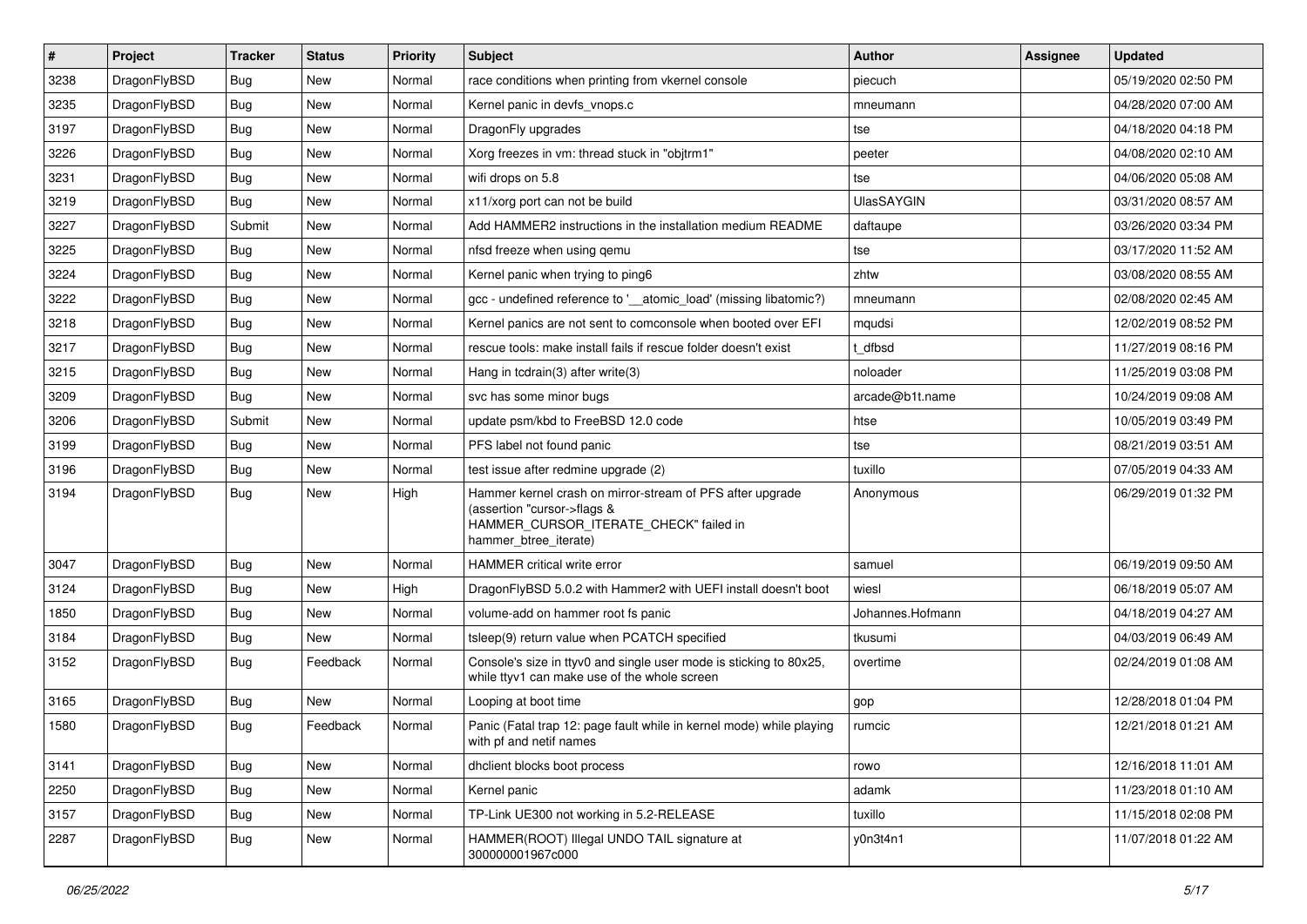| $\sharp$ | Project      | <b>Tracker</b> | <b>Status</b> | <b>Priority</b> | Subject                                                                                                   | <b>Author</b>          | Assignee | <b>Updated</b>      |
|----------|--------------|----------------|---------------|-----------------|-----------------------------------------------------------------------------------------------------------|------------------------|----------|---------------------|
| 2898     | DragonFlyBSD | Bug            | New           | Normal          | <b>HAMMER</b> panic                                                                                       | pavalos                |          | 11/03/2018 07:05 AM |
| 3147     | DragonFlyBSD | Submit         | <b>New</b>    | Normal          | Enable headless installation                                                                              | ddegroot               |          | 10/09/2018 01:25 PM |
| 3120     | DragonFlyBSD | Bug            | <b>New</b>    | Normal          | Intel AC 8260 firmware does not load                                                                      | Vintodrimmer           |          | 08/28/2018 03:30 AM |
| 3143     | DragonFlyBSD | Bug            | <b>New</b>    | Normal          | assertion "0" failed in hammer2 inode xop chain sync                                                      | cbin                   |          | 07/18/2018 12:50 PM |
| 3142     | DragonFlyBSD | Submit         | New           | Normal          | lib/libdmsg: Unbreak using new API EVP_CIPHER_CTX_new()                                                   | tkusumi                |          | 07/08/2018 04:18 AM |
| 3139     | DragonFlyBSD | Bug            | <b>New</b>    | Normal          | USB Mouse Does Not Work in DragonflyBSD guest on VirtualBox                                               | chiguy1256             |          | 06/24/2018 10:14 PM |
| 3135     | DragonFlyBSD | Submit         | New           | Normal          | Add EVFILT_RECV and EVFILT_SEND                                                                           | tautolog               |          | 05/25/2018 09:59 PM |
| 3134     | DragonFlyBSD | Bug            | <b>New</b>    | Normal          | RFC 3021 (/31 networks) appear to be unsupported                                                          | jailbird               |          | 05/16/2018 11:03 PM |
| 3132     | DragonFlyBSD | <b>Bug</b>     | <b>New</b>    | Low             | unifdef mined                                                                                             | bcallah                |          | 04/26/2018 08:34 PM |
| 3129     | DragonFlyBSD | Bug            | <b>New</b>    | High            | Kernel panic with 5.2.0 on A2SDi-4C-HLN4F                                                                 | stateless              |          | 04/24/2018 12:50 AM |
| 1521     | DragonFlyBSD | <b>Bug</b>     | Feedback      | Normal          | amd64 2.4 livecd won't mount root at boot                                                                 | bolapara               |          | 01/28/2018 03:45 AM |
| 3117     | DragonFlyBSD | <b>Bug</b>     | <b>New</b>    | Normal          | Problem with colours if "intel" video-driver used                                                         | dpostolov              |          | 01/07/2018 11:35 PM |
| 3116     | DragonFlyBSD | Bug            | New           | Normal          | da0 detects on very big volume if to _remove_ usb install stick and<br>reboot on Intel NUC5PPYH           | dpostolov              |          | 01/07/2018 09:40 PM |
| 3111     | DragonFlyBSD | Bug            | In Progress   | High            | Mouse lags every second heavily under X11                                                                 | mneumann               |          | 12/12/2017 09:46 PM |
| 3110     | DragonFlyBSD | Bug            | <b>New</b>    | Normal          | crash with ipfw3 under load                                                                               | bnegre82               |          | 12/09/2017 06:22 AM |
| 3076     | DragonFlyBSD | <b>Bug</b>     | <b>New</b>    | Normal          | sys/dev/netif/ig hal/e1000 ich8lan.c:1594: sanity checking mixup?                                         | dcb                    |          | 10/11/2017 01:58 AM |
| 3025     | DragonFlyBSD | Bug            | New           | Normal          | sys/dev/powermng/powernow/powernow.c:284: bad comparison?                                                 | dcb                    |          | 09/23/2017 07:45 AM |
| 3052     | DragonFlyBSD | <b>Bug</b>     | <b>New</b>    | Normal          | panic DragonFly v4.8.1-RELEASE by mounting a malformed NTFS<br>image [64.000]                             | open.source@ribose.com |          | 08/14/2017 03:22 AM |
| 3051     | DragonFlyBSD | Bug            | <b>New</b>    | Normal          | panic DragonFly v4.8.1-RELEASE by mounting a malformed NTFS<br>image [12.000]                             | open.source@ribose.com |          | 08/14/2017 03:20 AM |
| 3049     | DragonFlyBSD | Bug            | <b>New</b>    | Normal          | panic DragonFly v4.8.1-RELEASE by mounting a malformed<br>msdosfs image [12.128]                          | open.source@ribose.com |          | 08/14/2017 02:53 AM |
| 3011     | DragonFlyBSD | Bug            | In Progress   | Normal          | dragonfly/sys/dev/netif/re/re.c: suspicious code?                                                         | dcb                    |          | 07/29/2017 01:26 AM |
| 3036     | DragonFlyBSD | Bug            | <b>New</b>    | Normal          | panic in icmp redirect start() ASSERT IN NETISR(0)                                                        | tautolog               |          | 05/11/2017 07:27 PM |
| 3035     | DragonFlyBSD | Bug            | New           | Normal          | panic: assertion "cpu $>= 0$ && cpu < ncpus" failed in netisr cpuport<br>at /usr/src/sys/net/netisr2.h:87 | masu                   |          | 05/11/2017 01:24 AM |
| 3021     | DragonFlyBSD | <b>Bug</b>     | In Progress   | Normal          | sys/dev/drm/i915/i915_gem_stolen.c:115]: (error) Signed integer<br>overflow for expression '65535<<20'    | dcb                    |          | 04/11/2017 12:46 PM |
| 3024     | DragonFlyBSD | <b>Bug</b>     | <b>New</b>    | Low             | sys/dev/netif/wi/if_wi.c:1090]: (style) Redundant condition                                               | dcb                    |          | 04/11/2017 11:56 AM |
| 3022     | DragonFlyBSD | Bug            | New           | Normal          | sys/dev/netif/ath/ath/if_ath.c:2142: strange bitmask?                                                     | dcb                    |          | 04/11/2017 11:49 AM |
| 3018     | DragonFlyBSD | <b>Bug</b>     | New           | Normal          | sys/bus/u4b/wlan/if_run.c:5464]: (style) Redundant condition                                              | dcb                    |          | 04/11/2017 11:26 AM |
| 3006     | DragonFlyBSD | <b>Bug</b>     | New           | Normal          | boot0cfg: panic in kern udev.c in function udev dict set cstr when<br>installing in VirtualBox            | MichiGreat             |          | 04/01/2017 02:22 PM |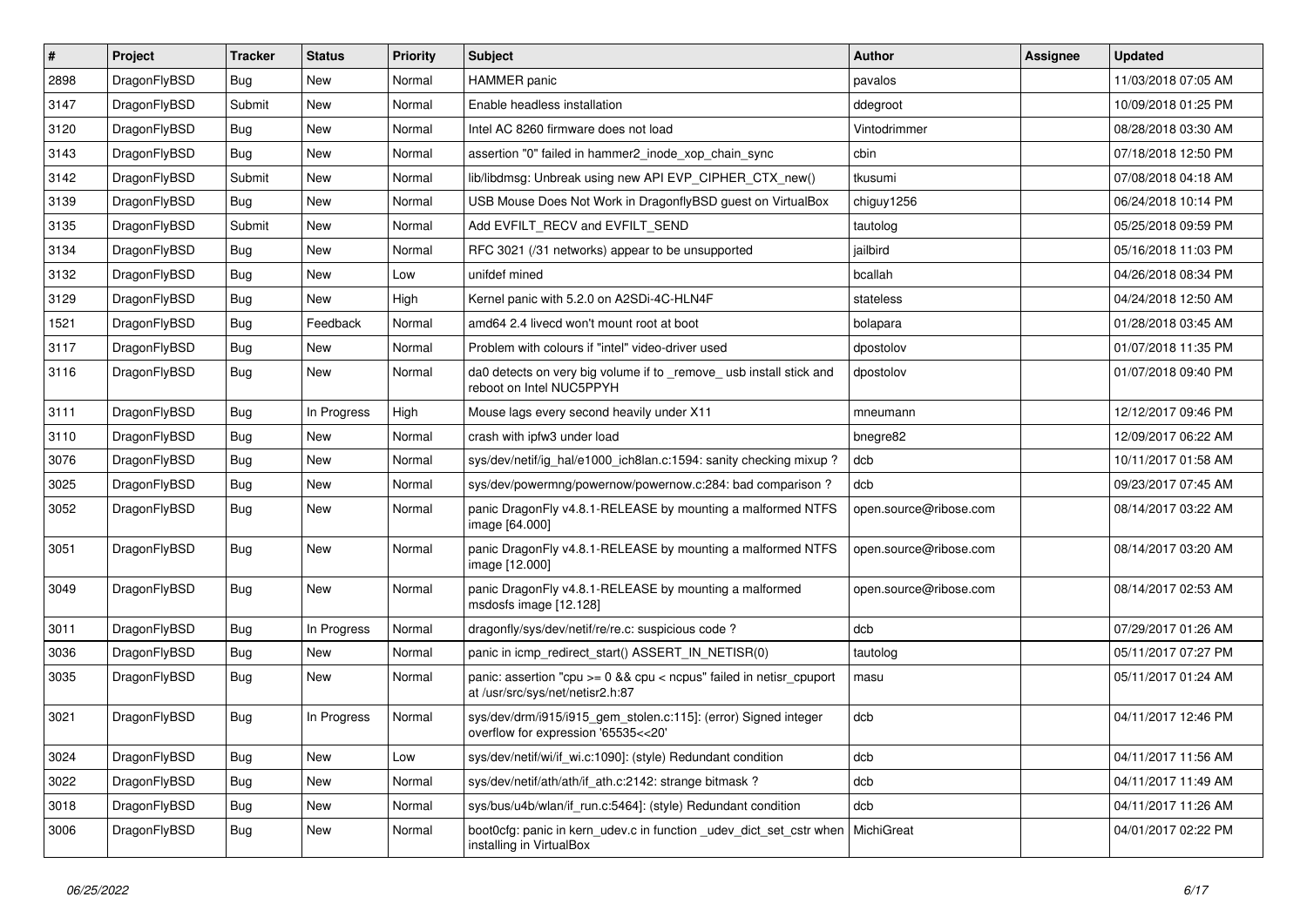| $\pmb{\#}$ | Project      | <b>Tracker</b> | <b>Status</b> | <b>Priority</b> | <b>Subject</b>                                                                                                | <b>Author</b>   | Assignee | <b>Updated</b>      |
|------------|--------------|----------------|---------------|-----------------|---------------------------------------------------------------------------------------------------------------|-----------------|----------|---------------------|
| 2994       | DragonFlyBSD | <b>Bug</b>     | <b>New</b>    | Normal          | Intermittent boot hangs after git: hammer - HAMMER Version 7                                                  | davshao         |          | 03/30/2017 02:06 PM |
| 2972       | DragonFlyBSD | Bug            | <b>New</b>    | Normal          | ipfw3 "deny to me" does not work correctly                                                                    | mneumann        |          | 12/27/2016 12:11 PM |
| 2970       | DragonFlyBSD | Bug            | New           | Normal          | kernel 4.7: "Is -I" causes panic on UDF filesystem: "bgetyp -<br>overlapping buffer"                          | peeter          |          | 12/21/2016 02:46 AM |
| 1307       | DragonFlyBSD | Bug            | In Progress   | Normal          | hammer tid -2 shows unexpected result                                                                         | corecode        |          | 10/18/2016 05:29 PM |
| 2526       | DragonFlyBSD | <b>Bug</b>     | <b>New</b>    | Normal          | hammer cleanup doesn't run on first day of DST                                                                | pavalos         |          | 10/18/2016 05:28 PM |
| 2958       | DragonFlyBSD | Bug            | Feedback      | Normal          | Hammer FS dies during pruning after massive write load                                                        | neilb           |          | 10/11/2016 04:20 AM |
| 2957       | DragonFlyBSD | Bug            | Feedback      | Normal          | swapoff -a followed by swapon -a doesn't give your swap back                                                  | neilb           |          | 10/09/2016 04:17 AM |
| 2915       | DragonFlyBSD | Bug            | <b>New</b>    | High            | Hammer mirror-copy problem                                                                                    | t dfbsd         |          | 08/25/2016 05:28 AM |
| 2936       | DragonFlyBSD | Bug            | <b>New</b>    | Normal          | loader.efi crashes while loading kernel                                                                       | spaceille       |          | 08/20/2016 06:17 AM |
| 2933       | DragonFlyBSD | Submit         | <b>New</b>    | Normal          | Remove unix domain socket support from cat(1)                                                                 | sevan           |          | 08/01/2016 08:10 PM |
| 2931       | DragonFlyBSD | Bug            | <b>New</b>    | Low             | 'gdb' of 'vkernel' unable to print backtrace                                                                  | tofergus        |          | 07/26/2016 01:51 PM |
| 2930       | DragonFlyBSD | Bug            | New           | High            | 'objcache' causes panic during 'nfs_readdir'                                                                  | tofergus        |          | 07/26/2016 01:09 PM |
| 2924       | DragonFlyBSD | Bug            | New           | Normal          | cat -v fails to tag characters in extended table with M- prefix with<br>some locales                          | sevan           |          | 07/11/2016 07:18 AM |
| 2878       | DragonFlyBSD | Bug            | <b>New</b>    | Low             | [fix] CCVER problem when using clang and cpu extensions<br>(intrinsics)                                       | arcade@b1t.name |          | 06/24/2016 04:25 AM |
| 2891       | DragonFlyBSD | Bug            | <b>New</b>    | Normal          | Kernel panic in IEEE802.11 related code                                                                       | shamaz          |          | 05/29/2016 05:49 PM |
| 2890       | DragonFlyBSD | Bug            | New           | Normal          | not able to boot usb installer on Toshiba Chromebook 2                                                        | johnnywhishbone |          | 02/22/2016 03:42 AM |
| 2892       | DragonFlyBSD | Bug            | New           | Normal          | swap pager: indefinite wait bufferf error                                                                     | lhmwzy          |          | 02/21/2016 10:32 PM |
| 2887       | DragonFlyBSD | Bug            | <b>New</b>    | Low             | Missing extattr_namespace_to_string and<br>extattr_string_to_namespace functions                              | rubenk          |          | 02/06/2016 05:09 AM |
| 2886       | DragonFlyBSD | Bug            | <b>New</b>    | Normal          | dragonfly mail agent: sending a testmail causes high system load                                              | worf            |          | 02/05/2016 05:53 AM |
| 2882       | DragonFlyBSD | Bug            | <b>New</b>    | Low             | bridge sends packets from individual interfaces                                                               | arcade@b1t.name |          | 01/09/2016 12:43 PM |
| 2881       | DragonFlyBSD | Bug            | <b>New</b>    | Normal          | Pulseaudio hangs/resets system when starting X11                                                              | mneumann        |          | 01/09/2016 03:08 AM |
| 2877       | DragonFlyBSD | Bug            | New           | Low             | sed fails when working with UTF-8 locale and non-UTF symbols                                                  | arcade@b1t.name |          | 12/30/2015 11:20 AM |
| 2674       | DragonFlyBSD | Bug            | <b>New</b>    | Normal          | <b>GPT Support</b>                                                                                            | ftigeot         |          | 12/28/2015 02:54 PM |
| 2874       | DragonFlyBSD | <b>Bug</b>     | <b>New</b>    | Normal          | make world DESTDIR=/emptydir fails                                                                            | pascii          |          | 12/25/2015 07:04 AM |
| 2863       | DragonFlyBSD | Bug            | <b>New</b>    | Normal          | HAMMER synch tid is zero                                                                                      | shamaz          |          | 12/12/2015 11:24 PM |
| 2859       | DragonFlyBSD | <b>Bug</b>     | <b>New</b>    | Low             | Installer configuration menu always highlights "Select timezone", no<br>matter which step was last completed. | cgag            |          | 12/02/2015 01:54 PM |
| 2858       | DragonFlyBSD | Bug            | <b>New</b>    | Low             | Installer "Local or UTC" question should have "No" selected by<br>default.                                    | cgag            |          | 12/02/2015 01:18 PM |
| 2857       | DragonFlyBSD | Bug            | New           | Normal          | hammer stalls via bitcoin-qt                                                                                  | tkusumi         |          | 11/30/2015 06:52 AM |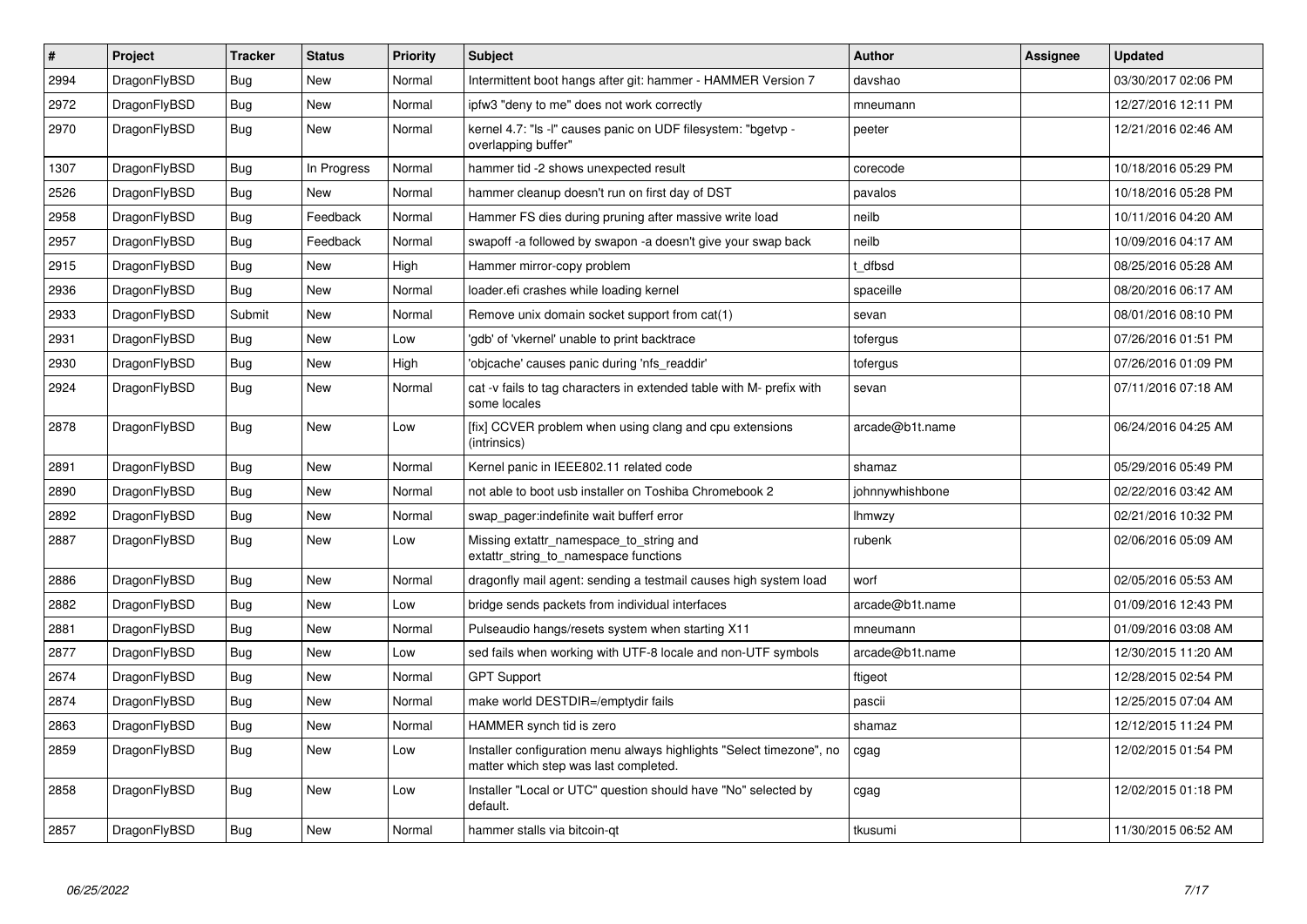| #    | Project      | <b>Tracker</b> | <b>Status</b> | <b>Priority</b> | Subject                                                                                          | <b>Author</b>    | Assignee | <b>Updated</b>      |
|------|--------------|----------------|---------------|-----------------|--------------------------------------------------------------------------------------------------|------------------|----------|---------------------|
| 2835 | DragonFlyBSD | Bug            | New           | Normal          | /usr/include/c++/5.0/bits/c++locale.h likes<br>POSIX C SOURCE>=200809                            | davshao          |          | 11/18/2015 03:40 AM |
| 2840 | DragonFlyBSD | Bug            | <b>New</b>    | Normal          | wrong voltage is reported                                                                        | yellowrabbit2010 |          | 09/11/2015 06:09 PM |
| 2820 | DragonFlyBSD | Bug            | <b>New</b>    | Normal          | TP-Link USB Wi-Fi adapter cannot be reattached to the system                                     | shamaz           |          | 05/22/2015 09:45 PM |
| 2816 | DragonFlyBSD | Bug            | <b>New</b>    | Normal          | A multitasking process being debugged can get stuck                                              | phma             |          | 05/19/2015 03:57 AM |
| 2812 | DragonFlyBSD | Bug            | <b>New</b>    | Normal          | Panic on Intel DE3815TYKHE                                                                       | tmorp            |          | 05/14/2015 03:14 PM |
| 2809 | DragonFlyBSD | Bug            | <b>New</b>    | Normal          | hammer mirror-stream                                                                             | masu             |          | 04/10/2015 12:33 AM |
| 2803 | DragonFlyBSD | Bug            | <b>New</b>    | Normal          | HAMMER: Warning: UNDO area too small!                                                            | ftigeot          |          | 03/11/2015 03:42 PM |
| 2802 | DragonFlyBSD | Bug            | <b>New</b>    | Normal          | USB Wifi urtwn0 crash from cd boot                                                               | opvalues         |          | 03/10/2015 01:07 AM |
| 2799 | DragonFlyBSD | Bug            | <b>New</b>    | Normal          | Fatal trap 12 caused by moused(8) -p /dev/cual0                                                  | opvalues         |          | 03/04/2015 11:01 PM |
| 2790 | DragonFlyBSD | Submit         | New           | Low             | filedesc softrefs increment code factoring                                                       | dclink           |          | 02/21/2015 04:00 AM |
| 2788 | DragonFlyBSD | Bug            | <b>New</b>    | Normal          | ioctl GSLICEINFO: Not working for vnode slice                                                    | mneumann         |          | 02/12/2015 07:49 AM |
| 1672 | DragonFlyBSD | Bug            | Feedback      | Normal          | panic (trap 12) around btree_search() in 2.4.1-RELEASE                                           | floid            |          | 01/19/2015 03:36 AM |
| 1634 | DragonFlyBSD | Bug            | <b>New</b>    | Normal          | panic: spin_lock: 0xe4ad1320, indefinitive wait!                                                 | elekktretterr    |          | 01/19/2015 03:21 AM |
| 1560 | DragonFlyBSD | Bug            | Feedback      | Normal          | Unable to modify partition table on ThinkPad T61p during install                                 | rehsack          |          | 01/15/2015 08:57 AM |
| 979  | DragonFlyBSD | Bug            | Feedback      | Normal          | Failure-prone USB mass storage (SB600? msdosfs? CAM?)                                            | floid            |          | 01/15/2015 08:38 AM |
| 846  | DragonFlyBSD | Bug            | Feedback      | Normal          | USB bugs:usb mouse can't used!                                                                   | frankning        |          | 01/15/2015 08:36 AM |
| 1456 | DragonFlyBSD | Bug            | Feedback      | Normal          | Microsoft wireless desktop problems                                                              | elekktretterr    |          | 01/15/2015 08:34 AM |
| 1194 | DragonFlyBSD | Bug            | New           | Normal          | SCSI errors while trying to copy photos from my camera                                           | elekktretterr    |          | 01/14/2015 04:39 PM |
| 2617 | DragonFlyBSD | Bug            | Feedback      | Normal          | Possible issue with wireless mouse on 3.6 release                                                | FilippoMo        |          | 01/14/2015 03:42 PM |
| 2738 | DragonFlyBSD | Bug            | New           | Normal          | Hammer: Strange behavior when trying to recover old version of<br>moved file                     | roland           |          | 11/20/2014 08:02 AM |
| 2731 | DragonFlyBSD | Bug            | In Progress   | Normal          | Screen full of random colors when starting Xorg with Intel Haswell<br>HD Graphics P4600          | jkatzmaier       |          | 11/12/2014 04:08 PM |
| 2712 | DragonFlyBSD | Bug            | <b>New</b>    | Normal          | connect(2) returns EINVAL when retrying after ECONNREFUSED                                       | jorisgio         |          | 08/14/2014 05:31 PM |
| 2688 | DragonFlyBSD | Bug            | <b>New</b>    | Normal          | 67613368bdda7 Fix wrong checks for U4B presence Asrock Z77M<br>difficulty detecting USB keyboard | davshao          |          | 06/28/2014 07:08 PM |
| 2687 | DragonFlyBSD | Bug            | <b>New</b>    | Normal          | natacontrol software RAID in installer                                                           | csmelosky        |          | 06/22/2014 12:03 PM |
| 2680 | DragonFlyBSD | Bug            | New           | Low             | boot0cfg update makes box unbootable                                                             | herrgard         |          | 06/10/2014 06:02 AM |
| 2489 | DragonFlyBSD | <b>Bug</b>     | New           | Normal          | nmalloc doesn't cache VA for allocations > 8KB                                                   | vsrinivas        |          | 06/10/2014 05:51 AM |
| 2490 | DragonFlyBSD | <b>Bug</b>     | <b>New</b>    | Normal          | nmalloc should color addresses to avoid cache bank conflictsw                                    | vsrinivas        |          | 06/10/2014 05:51 AM |
| 2329 | DragonFlyBSD | <b>Bug</b>     | New           | Normal          | ibm x3550 & acpi                                                                                 | ano              |          | 06/03/2014 11:37 AM |
| 2629 | DragonFlyBSD | <b>Bug</b>     | New           | Normal          | Replace gcc44 with llvm34, clang34, and libc++                                                   | tuxillo          |          | 06/02/2014 02:30 PM |
| 1592 | DragonFlyBSD | <b>Bug</b>     | Feedback      | Normal          | AcpiOSUnmapMemory: Warning, deallocation did not track<br>allocation.                            | eocallaghan      |          | 06/02/2014 07:45 AM |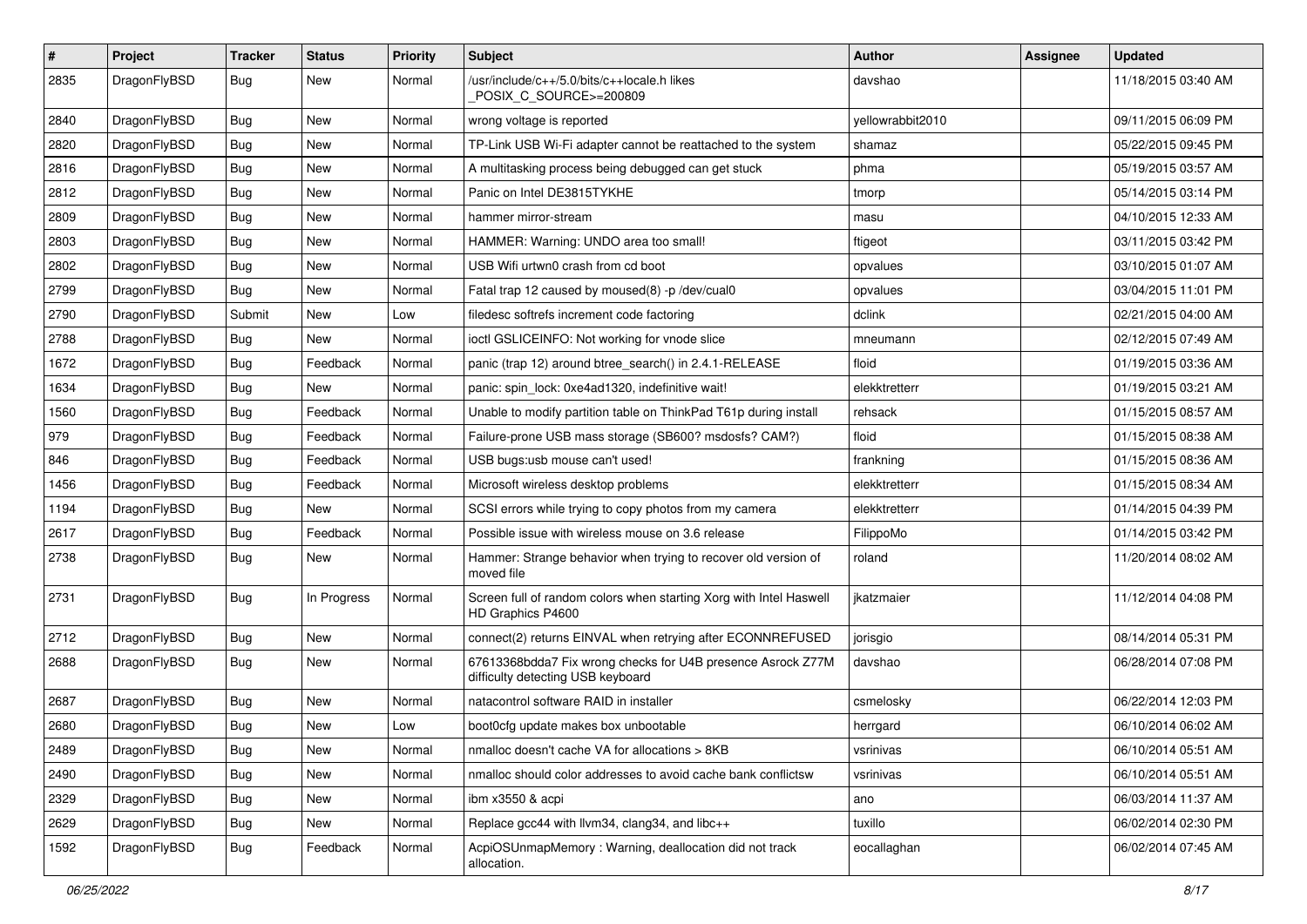| $\vert$ # | Project      | <b>Tracker</b> | <b>Status</b> | <b>Priority</b> | <b>Subject</b>                                                                                             | <b>Author</b>     | Assignee | <b>Updated</b>      |
|-----------|--------------|----------------|---------------|-----------------|------------------------------------------------------------------------------------------------------------|-------------------|----------|---------------------|
| 1330      | DragonFlyBSD | <b>Bug</b>     | Feedback      | Normal          | Hammer, usb disk, SYNCHRONIZE CACHE failure                                                                | josepht           |          | 06/02/2014 04:56 AM |
| 570       | DragonFlyBSD | Bug            | Feedback      | Normal          | 1.8.x: ACPI problems                                                                                       | qhwt+dfly         |          | 06/02/2014 03:45 AM |
| 2652      | DragonFlyBSD | <b>Bug</b>     | <b>New</b>    | Normal          | 189a0ff3761b47  ix: Implement MSI-X support locks up Lenovo<br>S <sub>10</sub> Intel Atom n <sub>270</sub> | davshao           |          | 05/14/2014 01:55 AM |
| 1695      | DragonFlyBSD | <b>Bug</b>     | <b>New</b>    | Normal          | NFS-related system breakdown                                                                               | Anonymous         |          | 04/10/2014 12:35 AM |
| 2657      | DragonFlyBSD | Bug            | <b>New</b>    | High            | Needs acl to migrate our servers                                                                           | ferney            |          | 03/31/2014 11:37 AM |
| 2473      | DragonFlyBSD | <b>Bug</b>     | <b>New</b>    | Normal          | Kernel crash when trying to up the wpi0 device (Dfly<br>v3.3.0.758.g47388-DEVELOPMENT)                     | tomaz             |          | 02/24/2014 08:50 AM |
| 2619      | DragonFlyBSD | Bug            | <b>New</b>    | Normal          | DragonFly 3.6 can't be installed on a 6TB volume                                                           | ftigeot           |          | 02/23/2014 11:55 PM |
| 285       | DragonFlyBSD | <b>Bug</b>     | Feedback      | Low             | interrupt latency with re without ip address configured                                                    | thomas.nikolajsen |          | 02/20/2014 10:30 AM |
| 2645      | DragonFlyBSD | Bug            | <b>New</b>    | Normal          | panic with dsched fq and ioprio                                                                            | jyoung15          |          | 02/20/2014 07:29 AM |
| 1246      | DragonFlyBSD | <b>Bug</b>     | <b>New</b>    | Normal          | bad resolution (monitor desync) with livedvd                                                               | Przem0l           |          | 02/18/2014 06:29 AM |
| 989       | DragonFlyBSD | Bug            | <b>New</b>    | Normal          | installer/fdisk trouble with wrapped values                                                                | Discodestroyer    |          | 02/18/2014 06:27 AM |
| 1185      | DragonFlyBSD | <b>Bug</b>     | <b>New</b>    | High            | need a tool to merge changes into /etc                                                                     | wa1ter            |          | 02/18/2014 06:02 AM |
| 1193      | DragonFlyBSD | Bug            | New           | Normal          | kernel doesn't recognize cdrom drive                                                                       | nonsolosoft       |          | 01/25/2014 09:11 PM |
| 2626      | DragonFlyBSD | <b>Bug</b>     | New           | Normal          | iwn driver drops with error: "firmware error 'iwn intr: fatal firmware<br>error""                          | rodyaj            |          | 01/09/2014 05:50 AM |
| 2622      | DragonFlyBSD | Bug            | <b>New</b>    | Normal          | VAIO FIT15E fn keys support                                                                                | nonsolosoft       |          | 12/31/2013 01:31 AM |
| 2621      | DragonFlyBSD | Bug            | <b>New</b>    | Normal          | core dump using cdrom                                                                                      | nonsolosoft       |          | 12/27/2013 12:43 AM |
| 2620      | DragonFlyBSD | <b>Bug</b>     | <b>New</b>    | Normal          | moused problem                                                                                             | FilippoMo         |          | 12/20/2013 10:32 AM |
| 2618      | DragonFlyBSD | Bug            | New           | Normal          | mouse problem on RELEASE-3 6 0                                                                             | FilippoMo         |          | 12/20/2013 03:26 AM |
| 2556      | DragonFlyBSD | <b>Bug</b>     | Feedback      | Normal          | DragonFly v3.5.0.81.gd3479 - Process signal weirdness                                                      | tuxillo           |          | 12/17/2013 03:48 PM |
| 2611      | DragonFlyBSD | Bug            | <b>New</b>    | Normal          | Change in IP address results in network not working                                                        | phma              |          | 12/05/2013 07:55 PM |
| 2609      | DragonFlyBSD | <b>Bug</b>     | <b>New</b>    | Normal          | master: panic: assertion<br>"LWKT TOKEN HELD ANY(vm object token(object))" failed in<br>swp_pager_lookup   | thomas.nikolajsen |          | 11/28/2013 11:36 AM |
| 2604      | DragonFlyBSD | Bug            | <b>New</b>    | Normal          | dell laptop does not boot with LATEST                                                                      | isenmann          |          | 11/20/2013 02:07 AM |
| 2598      | DragonFlyBSD | <b>Bug</b>     | New           | Normal          | i386 via USB Booting                                                                                       | mbzadegan         |          | 10/21/2013 02:28 AM |
| 2595      | DragonFlyBSD | Bug            | New           | Normal          | DragonFly 3.4.3 crashes on SUN Blade X6250 with Qlogic ISP 2432<br>FC card                                 | <b>Turvamies</b>  |          | 10/07/2013 11:53 AM |
| 2586      | DragonFlyBSD | Bug            | <b>New</b>    | Normal          | pf: "modulate" state seems problematic                                                                     | srussell          |          | 09/25/2013 07:36 PM |
| 2569      | DragonFlyBSD | <b>Bug</b>     | New           | Normal          | ctime NFS                                                                                                  | ferney            |          | 08/11/2013 04:35 AM |
| 2568      | DragonFlyBSD | <b>Bug</b>     | New           | Normal          | AHCI panic                                                                                                 | josepht           |          | 06/07/2013 05:52 PM |
| 2565      | DragonFlyBSD | <b>Bug</b>     | New           | Normal          | "ifconfig ix0 up" panic                                                                                    | Itpig402a         |          | 06/03/2013 05:46 AM |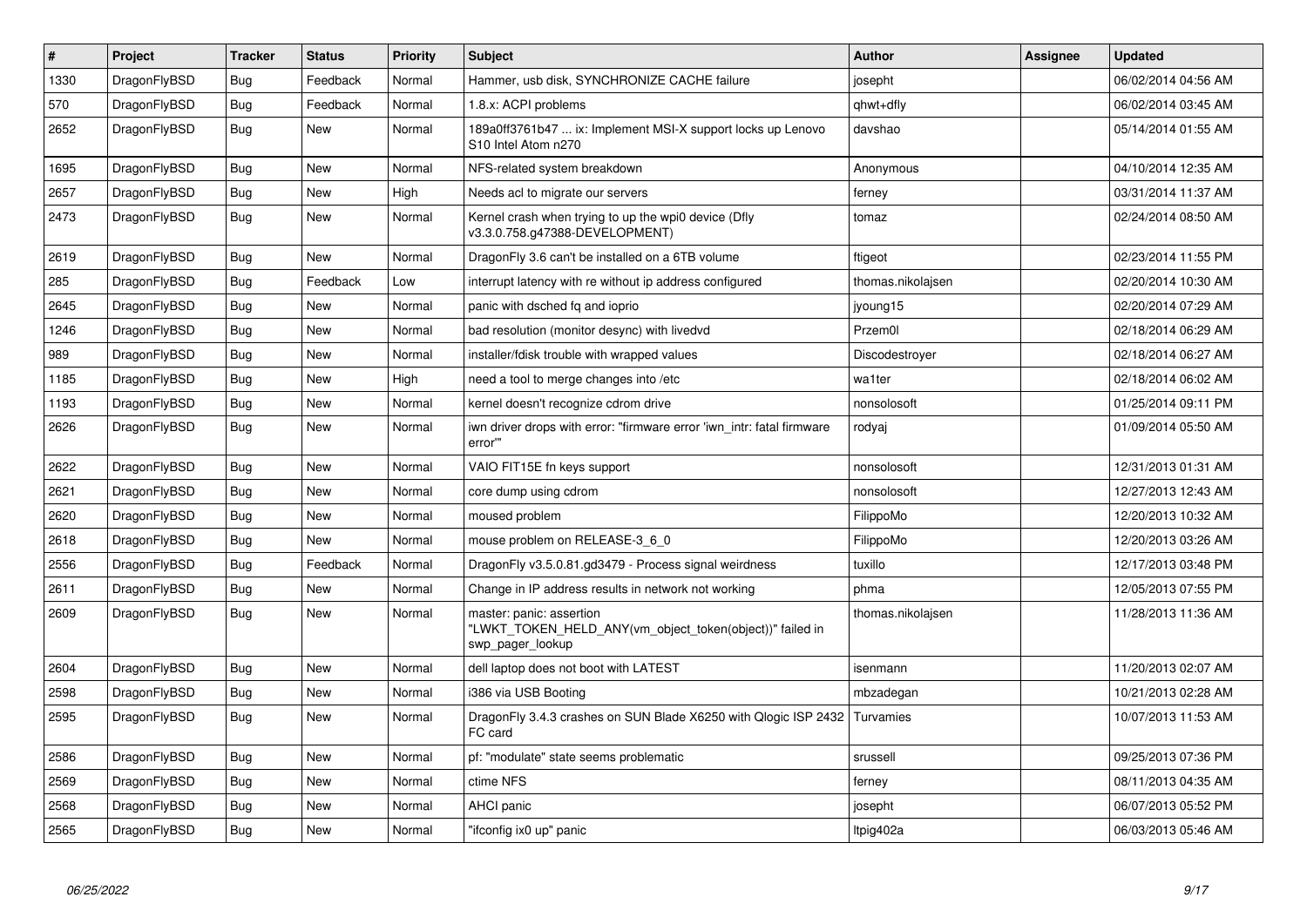| $\sharp$ | Project      | <b>Tracker</b> | <b>Status</b> | <b>Priority</b> | Subject                                                                                                                      | <b>Author</b>     | Assignee | <b>Updated</b>      |
|----------|--------------|----------------|---------------|-----------------|------------------------------------------------------------------------------------------------------------------------------|-------------------|----------|---------------------|
| 2557     | DragonFlyBSD | Bug            | New           | Normal          | stock 3.4.1 kernel halts during booting if dm and dm_target_crypt<br>are loaded and RAID controller is present               | phma              |          | 05/12/2013 10:38 PM |
| 2552     | DragonFlyBSD | Bug            | <b>New</b>    | Low             | hammer recovery should indicate progress                                                                                     | phma              |          | 05/03/2013 12:13 AM |
| 2547     | DragonFlyBSD | Bug            | New           | High            | crashed while doing a dry run of pkg rolling-replace                                                                         | phma              |          | 04/18/2013 10:40 PM |
| 2136     | DragonFlyBSD | Bug            | New           | Normal          | socketpair() doesn't free file descriptors on copyout failure                                                                | vsrinivas         |          | 04/05/2013 09:13 AM |
| 2535     | DragonFlyBSD | Bug            | New           | Normal          | Imap processes apparentlt blocked on disk I/O                                                                                | ftigeot           |          | 04/02/2013 09:31 AM |
| 2529     | DragonFlyBSD | <b>Bug</b>     | New           | Low             | Sundance network adapter is not detected and attached                                                                        | kworr             |          | 03/25/2013 02:29 AM |
| 2531     | DragonFlyBSD | <b>Bug</b>     | New           | Normal          | camcontrol fails to disable APM                                                                                              | m.lombardi85      |          | 03/23/2013 12:28 PM |
| 1824     | DragonFlyBSD | <b>Bug</b>     | Feedback      | Normal          | kernel panic, x86, 2.7.3.859.ge5104                                                                                          | akirchhoff135014  |          | 03/10/2013 07:49 AM |
| 1668     | DragonFlyBSD | <b>Bug</b>     | Feedback      | Normal          | Power button not working                                                                                                     | elekktretterr     |          | 03/10/2013 06:22 AM |
| 1250     | DragonFlyBSD | <b>Bug</b>     | Feedback      | Normal          | Panic upon plugging an USB flash drive into the machine                                                                      | rumcic            |          | 03/10/2013 05:17 AM |
| 1249     | DragonFlyBSD | <b>Bug</b>     | Feedback      | Normal          | panic: ffs vfree: freeing free inode                                                                                         | rumcic            |          | 03/10/2013 05:13 AM |
| 1489     | DragonFlyBSD | <b>Bug</b>     | Feedback      | Normal          | panic: ufs dirbad: bad dir                                                                                                   | rumcic            |          | 03/10/2013 04:34 AM |
| 1502     | DragonFlyBSD | <b>Bug</b>     | In Progress   | Normal          | Lock while deleting files from nohistory HAMMER directories                                                                  | hasso             |          | 03/10/2013 04:28 AM |
| 1563     | DragonFlyBSD | <b>Bug</b>     | Feedback      | Normal          | reset(1) doesn't reset terminal to the defaults                                                                              | hasso             |          | 03/10/2013 04:17 AM |
| 1144     | DragonFlyBSD | <b>Bug</b>     | Feedback      | Normal          | Incorrect clock under KVM                                                                                                    | msylvan           |          | 03/09/2013 01:17 PM |
| 725      | DragonFlyBSD | <b>Bug</b>     | In Progress   | Low             | 'make distribution' fails w/'ro' /usr/obj                                                                                    | c.turner          |          | 03/09/2013 01:01 PM |
| 331      | DragonFlyBSD | <b>Bug</b>     | In Progress   | Normal          | ftpsesame (aka Bridging S01E03)                                                                                              | bastyaelvtars     |          | 03/09/2013 12:28 PM |
| 2520     | DragonFlyBSD | <b>Bug</b>     | <b>New</b>    | Normal          | panic: assertion "IS_SERIALIZED((ifp->if_serializer))" failed in<br>if_default_serialize_assert at /usr/src/sys/net/if.c:437 | ano               |          | 03/09/2013 12:14 AM |
| 2493     | DragonFlyBSD | <b>Bug</b>     | New           | Normal          | vidcontrol: invalid video mode name                                                                                          | Svarov            |          | 01/24/2013 09:55 AM |
| 2288     | DragonFlyBSD | <b>Bug</b>     | Feedback      | Normal          | Random IO performance loss introduced since January 1st                                                                      | lentferj          |          | 01/23/2013 04:21 PM |
| 2396     | DragonFlyBSD | Bug            | Feedback      | High            | Latest 3.1 development version core dumps while destroying master<br><b>PFS</b>                                              | sgeorge           |          | 01/23/2013 04:10 PM |
| 2436     | DragonFlyBSD | Bug            | New           | Normal          | panic: assertion "lp->lwp_qcpu == dd->cpuid" failed in<br>dfly_acquire_curproc                                               | thomas.nikolajsen |          | 01/23/2013 11:07 AM |
| 2499     | DragonFlyBSD | Bug            | In Progress   | Urgent          | DRAGONFLY 3 2 lockd not responding correctly                                                                                 | Nerzhul           |          | 01/22/2013 12:47 PM |
| 2453     | DragonFlyBSD | <b>Bug</b>     | <b>New</b>    | Normal          | panic: assertion "gd->gd_spinlocks == 0" failed                                                                              | Johannes.Hofmann  |          | 11/12/2012 12:54 PM |
| 2444     | DragonFlyBSD | Bug            | New           | Normal          | Crash during Hammer overnight cleanup                                                                                        | justin            |          | 11/04/2012 07:58 AM |
| 2434     | DragonFlyBSD | <b>Bug</b>     | New           | Normal          | BTX Halted - Boot fails on USB/GUI                                                                                           | lucmv             |          | 10/17/2012 08:12 PM |
| 1525     | DragonFlyBSD | <b>Bug</b>     | New           | Normal          | boehm-gc problems                                                                                                            | hasso             |          | 10/13/2012 07:13 PM |
| 2430     | DragonFlyBSD | <b>Bug</b>     | New           | Normal          | Alternate Password Hash method                                                                                               | robin.carey1      |          | 10/07/2012 06:28 AM |
| 2421     | DragonFlyBSD | <b>Bug</b>     | New           | High            | Kernel panic: vm_fault: page 0xc0f70000 not busy!                                                                            | lentferj          |          | 10/03/2012 08:16 AM |
| 2423     | DragonFlyBSD | <b>Bug</b>     | New           | Urgent          | After multiple panics/locks, hitting KKASSERT in<br>hammer_init_cursor                                                       | rumcic            |          | 09/18/2012 02:28 AM |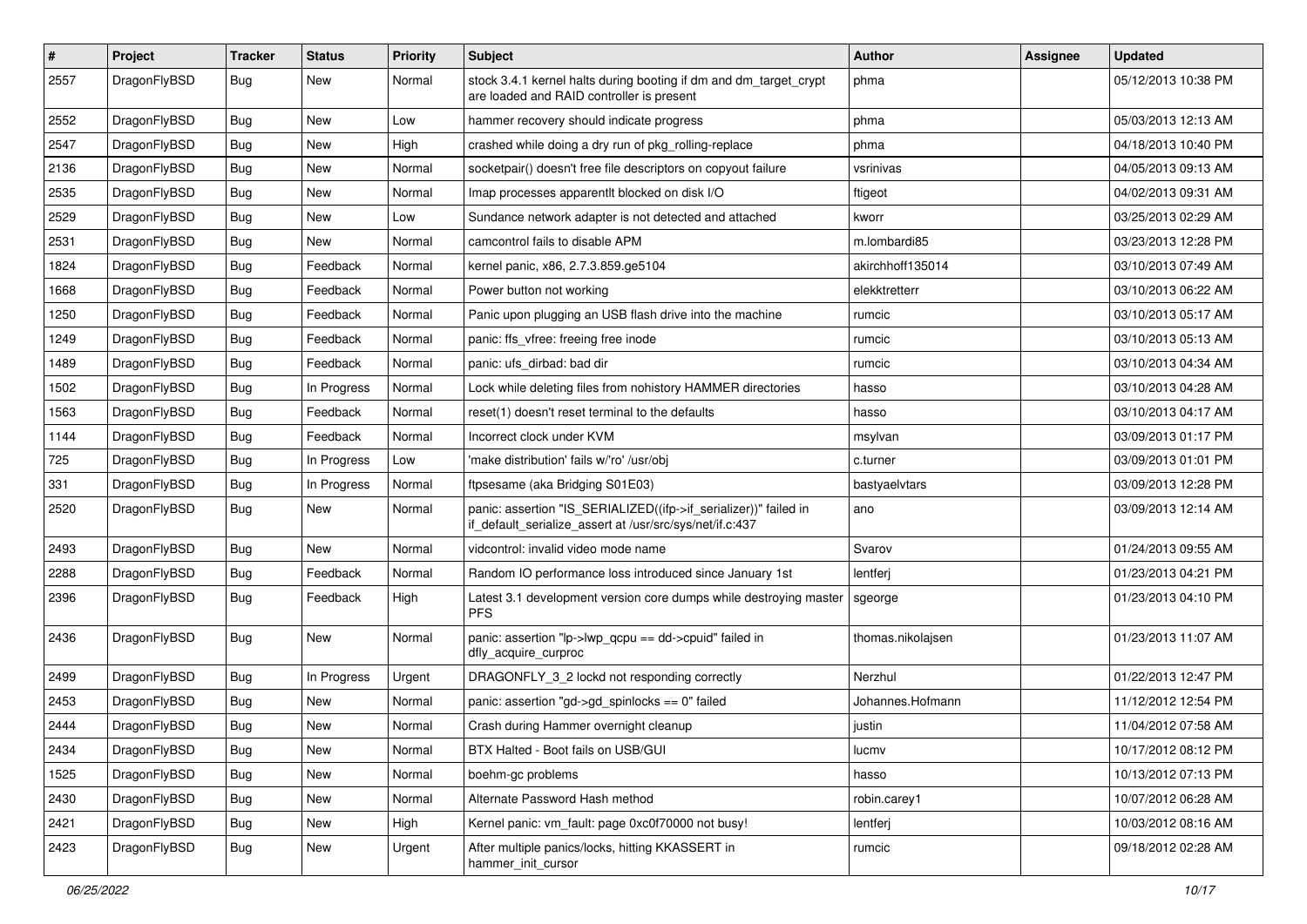| $\vert$ # | Project      | <b>Tracker</b> | <b>Status</b> | <b>Priority</b> | Subject                                                                                      | Author            | <b>Assignee</b> | <b>Updated</b>      |
|-----------|--------------|----------------|---------------|-----------------|----------------------------------------------------------------------------------------------|-------------------|-----------------|---------------------|
| 2182      | DragonFlyBSD | Bug            | New           | Normal          | if msk PHY FIFO underrun/overflow                                                            | nonsolosoft       |                 | 09/03/2012 06:39 AM |
| 2296      | DragonFlyBSD | <b>Bug</b>     | In Progress   | High            | panic: assertion "m->wire count > 0" failed                                                  | thomas.nikolajsen |                 | 08/30/2012 06:09 AM |
| 2412      | DragonFlyBSD | <b>Bug</b>     | New           | Normal          | wlan0 fails to get address via dhclient                                                      | nonsolosoft       |                 | 08/30/2012 05:55 AM |
| 2403      | DragonFlyBSD | Bug            | <b>New</b>    | Low             | newfs -E doesn't handle /dev/serno device names properly                                     | ftigeot           |                 | 08/17/2012 05:07 AM |
| 2369      | DragonFlyBSD | <b>Bug</b>     | New           | Normal          | panic: Bad link elm 0xffffffe07edf6068 next->prev != elm                                     | jaydg             |                 | 08/15/2012 03:04 AM |
| 2347      | DragonFlyBSD | <b>Bug</b>     | Feedback      | High            | Hammer PFSes destroy does not give back full space allocated to<br><b>PFS</b>                | sgeorge           |                 | 07/19/2012 01:11 AM |
| 2084      | DragonFlyBSD | Bug            | <b>New</b>    | Normal          | DFBSD v2.11.0.242.g4d317 - panic: zone: entry not free                                       | tuxillo           |                 | 07/03/2012 01:23 AM |
| 2389      | DragonFlyBSD | <b>Bug</b>     | <b>New</b>    | Normal          | computer crashed while listing processes                                                     | phma              |                 | 06/18/2012 02:49 PM |
| 2387      | DragonFlyBSD | Bug            | <b>New</b>    | Normal          | hammer ignores -t during dedup                                                               | phma              |                 | 06/17/2012 12:30 PM |
| 2371      | DragonFlyBSD | <b>Bug</b>     | New           | Normal          | Timezone problem with America/Sao_Paulo                                                      | raitech           |                 | 05/17/2012 01:42 PM |
| 2061      | DragonFlyBSD | Bug            | New           | Normal          | USB keyboard boot panic                                                                      | sjg               |                 | 05/04/2012 12:20 AM |
| 2316      | DragonFlyBSD | Bug            | New           | Normal          | Ungraceful invalid password handling for adding a new user in the<br>installer               | rune              |                 | 04/27/2012 11:23 PM |
| 2351      | DragonFlyBSD | Bug            | In Progress   | Normal          | DFBSD v3.1.0.579.g44ccf - Stuck during startup, random freezes                               | tuxillo           |                 | 04/24/2012 08:21 AM |
| 2345      | DragonFlyBSD | <b>Bug</b>     | In Progress   | Normal          | DFBSD v3.1.0.457.gd679f - NFS panic on diskless station                                      | tuxillo           |                 | 04/07/2012 05:22 PM |
| 2090      | DragonFlyBSD | Bug            | Feedback      | Normal          | snd_hda does not support headphone automute                                                  | justin            |                 | 03/29/2012 08:03 PM |
| 2331      | DragonFlyBSD | Bug            | New           | Normal          | reading mouse mode from unopen file descriptor hangs mouse<br>driver                         | phma              |                 | 03/14/2012 09:43 AM |
| 2324      | DragonFlyBSD | Bug            | <b>New</b>    | Normal          | natacotrol support > 2TB not working even after the ftigeot patch                            | zenny             |                 | 03/03/2012 01:00 AM |
| 1669      | DragonFlyBSD | <b>Bug</b>     | In Progress   | Normal          | Drive wont open using button                                                                 | elekktretterr     |                 | 02/29/2012 12:05 PM |
| 1860      | DragonFlyBSD | <b>Bug</b>     | Feedback      | Normal          | Panic while creating UFS fs on vn(4) for initrd                                              | matthias          |                 | 02/29/2012 07:16 AM |
| 2081      | DragonFlyBSD | Bug            | Feedback      | Normal          | Panic on device "detach" / "failure"                                                         | vsrinivas         |                 | 02/29/2012 07:11 AM |
| 2319      | DragonFlyBSD | <b>Bug</b>     | New           | Normal          | crypt/passwd forward compat                                                                  | c.turner1         |                 | 02/28/2012 12:39 PM |
| 2311      | DragonFlyBSD | Bug            | New           | Normal          | Xorg crash having something to do with drm                                                   | phma              |                 | 02/22/2012 09:59 AM |
| 2297      | DragonFlyBSD | <b>Bug</b>     | New           | Normal          | strange NFS (client) error messages / problems                                               | Anonymous         |                 | 02/19/2012 02:59 PM |
| 2308      | DragonFlyBSD | Bug            | New           | Normal          | System freeze when unloading snd_hda                                                         | jaydg             |                 | 02/19/2012 07:15 AM |
| 2306      | DragonFlyBSD | Bug            | <b>New</b>    | Normal          | a crash starts the kernel debugger in text mode, but just reboots in<br>Χ                    | phma              |                 | 02/11/2012 08:02 PM |
| 2292      | DragonFlyBSD | Bug            | New           | Normal          | re interface with jumbo frames (mtu larger than 1500) hangs after<br>some traffic            | Anonymous         |                 | 01/31/2012 12:11 AM |
| 2283      | DragonFlyBSD | <b>Bug</b>     | New           | Normal          | DFBSD DragonFly v2.13.0.957.g4f459 - pmap_release: page<br>should already be gone 0xc27120bc | tuxillo           |                 | 01/23/2012 03:03 AM |
| 2141      | DragonFlyBSD | Bug            | New           | Urgent          | loader and/or documentation broken                                                           | sjg               |                 | 01/20/2012 10:51 AM |
| 2282      | DragonFlyBSD | <b>Bug</b>     | In Progress   | Normal          | gdb segfaults with certain corefiles                                                         | tuxillo           |                 | 01/18/2012 04:40 PM |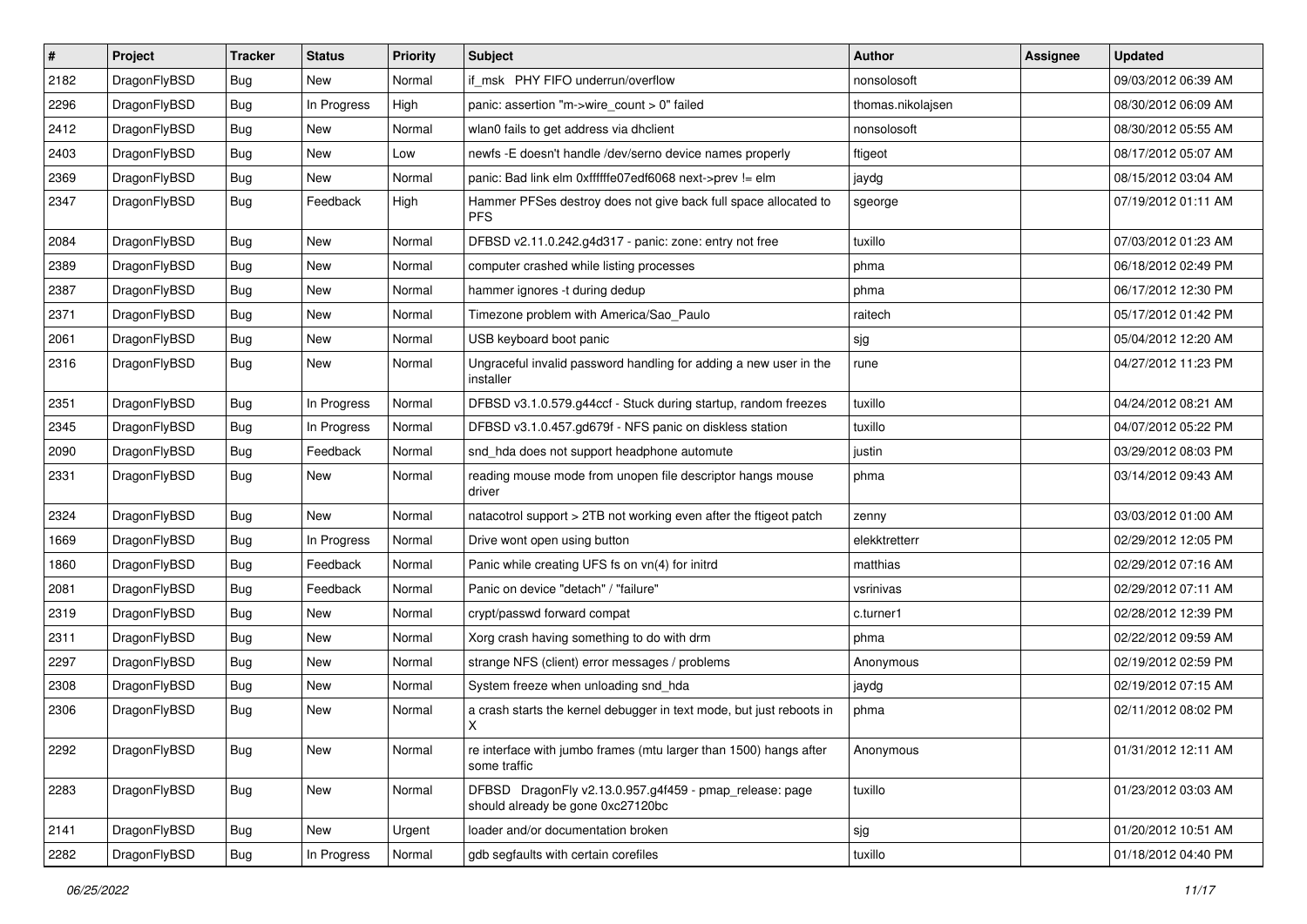| $\pmb{\#}$ | Project      | <b>Tracker</b> | <b>Status</b> | <b>Priority</b> | Subject                                                                                                    | <b>Author</b> | Assignee | <b>Updated</b>      |
|------------|--------------|----------------|---------------|-----------------|------------------------------------------------------------------------------------------------------------|---------------|----------|---------------------|
| 2254       | DragonFlyBSD | Bug            | New           | Normal          | panic: assertion "ref < &td->td_toks_end" failed in lwkt_gettoken at<br>/usr/src/sys/kern/lwkt_token.c:588 | eocallaghan   |          | 12/05/2011 10:21 PM |
| 2167       | DragonFlyBSD | Bug            | New           | Normal          | shutdown/reboot fails after uptime msg                                                                     | marino        |          | 11/28/2011 03:01 AM |
| 2248       | DragonFlyBSD | Bug            | <b>New</b>    | Normal          | sysctl panic                                                                                               | pavalos       |          | 11/23/2011 06:23 PM |
| 2245       | DragonFlyBSD | Bug            | New           | Normal          | panic: assertion "ref < &td->td_toks_end" failed in lwkt_gettoken at<br>/usr/src/sys/kern/lwkt_token.c:588 | juanfra684    |          | 11/22/2011 07:41 PM |
| 2224       | DragonFlyBSD | Bug            | <b>New</b>    | Normal          | v2.13.0.291.gaa7ec - Panic on fq while installing world                                                    | tuxillo       |          | 11/18/2011 01:40 AM |
| 2210       | DragonFlyBSD | Bug            | New           | Normal          | Bugtracker cannot assign default project for new users                                                     | ahuete.devel  |          | 11/17/2011 11:30 AM |
| 2199       | DragonFlyBSD | Bug            | <b>New</b>    | Normal          | screen segfaults if utmpx isn't present                                                                    | pavalos       |          | 11/15/2011 10:52 PM |
| 2098       | DragonFlyBSD | Submit         | New           | Normal          | [PATCH] correct ath man page example<br>(/usr/src/share/man/man4/ath.4)                                    | nobody        |          | 11/15/2011 12:27 AM |
| 2171       | DragonFlyBSD | Bug            | New           | Normal          | DFBSD v2.13.0.151.gdc8442 - panic: assertion "(*ptep &<br>$(PG_MANAGED PG_V)) == PG_V''$                   | tuxillo       |          | 11/04/2011 05:06 PM |
| 2045       | DragonFlyBSD | Bug            | New           | Normal          | ral(4): Fatal trap 12: page fault while in kernel mode (two panics)                                        | herrgard      |          | 11/03/2011 05:34 PM |
| 2166       | DragonFlyBSD | Bug            | New           | Normal          | DFBSD v2.13.0.109.g05b9d - Strange lockups                                                                 | tuxillo       |          | 10/29/2011 11:20 AM |
| 2161       | DragonFlyBSD | Bug            | New           | Normal          | Outdated xorg.conf file gets installed into etc and screws up mouse                                        | eocallaghan   |          | 10/27/2011 01:51 PM |
| 2164       | DragonFlyBSD | Bug            | <b>New</b>    | Normal          | panic on reboot from usb.                                                                                  | eocallaghan   |          | 10/27/2011 09:29 AM |
| 2158       | DragonFlyBSD | Bug            | New           | Normal          | iwn panics with assertion on boot.                                                                         | eocallaghan   |          | 10/24/2011 04:13 PM |
| 2154       | DragonFlyBSD | Bug            | New           | Normal          | vkernel copyout() doesn't return EFAULT on error                                                           | vsrinivas     |          | 10/20/2011 03:53 AM |
| 2153       | DragonFlyBSD | Bug            | New           | Normal          | Too many unuseful warnings at boot                                                                         | juanfra684    |          | 10/18/2011 10:16 PM |
| 2140       | DragonFlyBSD | Bug            | New           | High            | hammer io delallocate panic with 'duplicate entry' message                                                 | ttw           |          | 10/07/2011 12:22 PM |
| 2138       | DragonFlyBSD | Bug            | <b>New</b>    | Normal          | > 100% CPU usage                                                                                           | robin.carey1  |          | 09/26/2011 12:20 PM |
| 2129       | DragonFlyBSD | Bug            | New           | Normal          | DFBSD v2.11.0.661.gf9438 i386 - panic: lockmgr thrd_sleep                                                  | tuxillo       |          | 09/05/2011 09:49 AM |
| 2124       | DragonFlyBSD | Bug            | <b>New</b>    | Normal          | getty repeating too quickly on port /dev/ttyv0                                                             | sgeorge.ml    |          | 09/01/2011 04:28 AM |
| 2125       | DragonFlyBSD | Bug            | New           | Normal          | Weird garbage in dmesg                                                                                     | herrgard      |          | 08/30/2011 08:04 PM |
| 2123       | DragonFlyBSD | Bug            | <b>New</b>    | Normal          | hammer is losing files                                                                                     | schmir        |          | 08/30/2011 07:56 PM |
| 2115       | DragonFlyBSD | Bug            | New           | Normal          | [msk] system freeze after receive some paquet                                                              | bsdsx         |          | 08/22/2011 10:22 AM |
| 2117       | DragonFlyBSD | Bug            | New           | High            | ACPI and/or bce(4) problem with 2.11.0.673.g0d557 on HP DL380<br>G6                                        | pauska        |          | 08/22/2011 10:15 AM |
| 2107       | DragonFlyBSD | Bug            | New           | Normal          | 2.10.1 sata dvd drive issue                                                                                | ausppc        |          | 07/31/2011 08:41 PM |
| 2104       | DragonFlyBSD | Bug            | New           | Normal          | network configuration seg. fault on install CD                                                             | navratil      |          | 07/26/2011 07:55 AM |
| 2099       | DragonFlyBSD | <b>Bug</b>     | New           | Normal          | page fault panic in vm system                                                                              | pavalos       |          | 07/10/2011 08:51 AM |
| 1867       | DragonFlyBSD | Bug            | New           | Normal          | it(4) motherboard and fan problems                                                                         | tuxillo       |          | 07/08/2011 10:48 AM |
| 2095       | DragonFlyBSD | <b>Bug</b>     | New           | Low             | Running installer post-install: Unsupported DFUI transport "                                               | greenrd       |          | 06/26/2011 09:20 AM |
| 2094       | DragonFlyBSD | Bug            | New           | Normal          | Segfault when gdb printing backtrace from core dump                                                        | greenrd       |          | 06/25/2011 04:14 PM |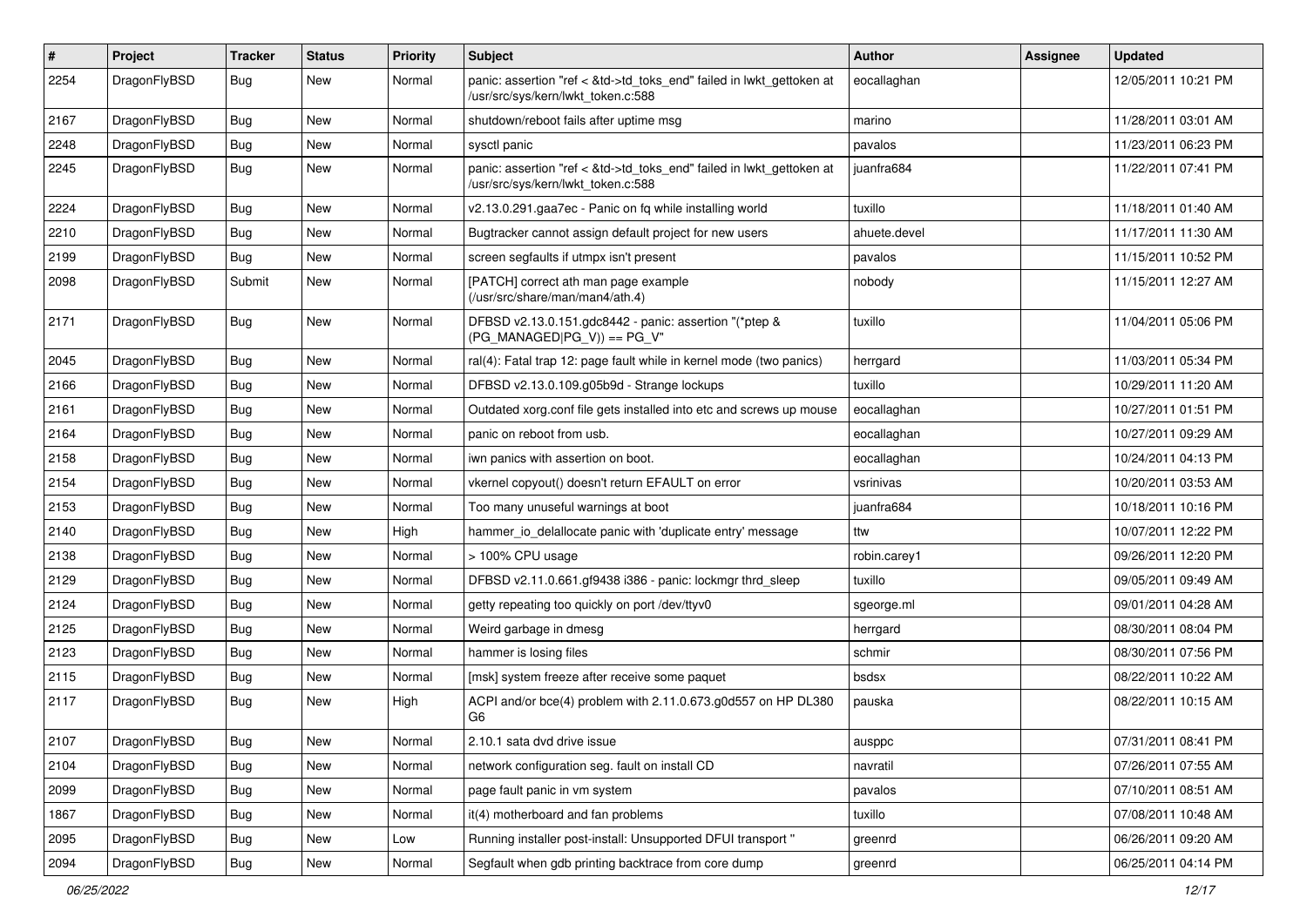| $\sharp$ | Project      | <b>Tracker</b> | <b>Status</b> | <b>Priority</b> | Subject                                                                                       | <b>Author</b>      | <b>Assignee</b> | <b>Updated</b>      |
|----------|--------------|----------------|---------------|-----------------|-----------------------------------------------------------------------------------------------|--------------------|-----------------|---------------------|
| 2071     | DragonFlyBSD | Bug            | New           | High            | Panic on assertion: $(int)(flag->seq - seq) > 0$ in hammer flusher flush<br>after inode error | vsrinivas          |                 | 06/12/2011 07:59 AM |
| 2085     | DragonFlyBSD | Bug            | <b>New</b>    | Normal          | panic: assertion: (m->flags & PG_MAPPED) == 0 in<br>vm page free tog                          | vsrinivas          |                 | 06/10/2011 07:48 AM |
| 2080     | DragonFlyBSD | Bug            | <b>New</b>    | Normal          | panic: lockmgr thrd sleep: called from interrupt, ipi, or hard code<br>section                | rumcic             |                 | 05/30/2011 05:06 PM |
| 2082     | DragonFlyBSD | Bug            | <b>New</b>    | Normal          | dfbsd 2.10.1 amd64 - mc port build error with 'bmake bin-install'                             | sun-doctor         |                 | 05/25/2011 07:18 PM |
| 2078     | DragonFlyBSD | Bug            | New           | Normal          | DFBSD i386 v2.11.0.201.g3ed2f - Panic during installworld into a<br>vn0 device                | tuxillo            |                 | 05/19/2011 07:50 PM |
| 2077     | DragonFlyBSD | Bug            | <b>New</b>    | Normal          | USB devices conflicting                                                                       | srussell           |                 | 05/17/2011 05:12 PM |
| 2072     | DragonFlyBSD | <b>Bug</b>     | New           | Normal          | Fatal trap 12: stopped at lwkt_send_ipiq3                                                     | rumcic             |                 | 05/17/2011 04:12 AM |
| 2075     | DragonFlyBSD | <b>Bug</b>     | New           | Normal          | pflogd on x86_64                                                                              | fanch              |                 | 05/16/2011 04:04 PM |
| 1874     | DragonFlyBSD | <b>Bug</b>     | New           | Normal          | mpd listening on all IPs, accepting only on one                                               | rumcic             |                 | 05/08/2011 01:01 PM |
| 2052     | DragonFlyBSD | <b>Bug</b>     | <b>New</b>    | Normal          | Kernel panic: CPU APIC ID out of range                                                        | Anonymous          |                 | 05/02/2011 11:06 AM |
| 2055     | DragonFlyBSD | Bug            | <b>New</b>    | Normal          | $ssh + IPV6 + bridge \Rightarrow$ connection freezes                                          | steve              |                 | 04/24/2011 07:13 PM |
| 2051     | DragonFlyBSD | <b>Bug</b>     | New           | Normal          | No ipv6 lan route entry created on 2.10                                                       | ftigeot            |                 | 04/21/2011 10:37 AM |
| 2048     | DragonFlyBSD | <b>Bug</b>     | New           | Normal          | panic: ffs_sync: rofs mod                                                                     | pavalos            |                 | 04/12/2011 05:45 AM |
| 1984     | DragonFlyBSD | Bug            | <b>New</b>    | Normal          | hammer mount fails after crash - HAMMER: FIFO record bad head<br>signature                    | thomas.nikolaisen  |                 | 03/08/2011 06:57 PM |
| 2004     | DragonFlyBSD | Bug            | <b>New</b>    | Normal          | LWKT_WAIT_IPIQ panic                                                                          | steve              |                 | 03/08/2011 05:46 PM |
| 2008     | DragonFlyBSD | <b>Bug</b>     | <b>New</b>    | Normal          | lwkt_setcpu_remote: td->td_flags 00800621 console flood                                       | pavalos            |                 | 03/06/2011 09:37 PM |
| 2020     | DragonFlyBSD | <b>Bug</b>     | <b>New</b>    | Low             | Port brcm80211 driver from Linux to DragonFly BSD                                             | studer             |                 | 03/05/2011 10:54 PM |
| 1990     | DragonFlyBSD | Bug            | <b>New</b>    | Normal          | /mnt too large to mount                                                                       | peur.neu           |                 | 02/16/2011 11:24 PM |
| 1873     | DragonFlyBSD | <b>Bug</b>     | New           | Normal          | Panic upon usb mouse detach and reattaching                                                   | rumcic             |                 | 02/01/2011 09:53 AM |
| 1949     | DragonFlyBSD | <b>Bug</b>     | <b>New</b>    | Normal          | iwn panic                                                                                     | pavalos            |                 | 01/30/2011 03:21 AM |
| 1961     | DragonFlyBSD | <b>Bug</b>     | <b>New</b>    | Normal          | Can't create dump from DDB                                                                    | shamaz             |                 | 01/29/2011 09:02 PM |
| 1884     | DragonFlyBSD | <b>Bug</b>     | <b>New</b>    | Normal          | System completely freezes while listening music (devbuf: malloc<br>limit exceeded)            | shamaz             |                 | 01/24/2011 05:00 PM |
| 1959     | DragonFlyBSD | <b>Bug</b>     | New           | Normal          | DFBSD v2.9.1.422.gc98f2 - Panic during boot - IPv6 and PF                                     | tuxillo            |                 | 01/13/2011 03:37 AM |
| 1951     | DragonFlyBSD | Bug            | <b>New</b>    | Normal          | dma timeouts at phyaddr on a good hdd                                                         | peur.neu           |                 | 01/04/2011 07:12 AM |
| 1944     | DragonFlyBSD | <b>Bug</b>     | New           | Normal          | panic: backing_object 0xdea7b258 was somehow re-referenced<br>during collapse!                | sepherosa          |                 | 12/27/2010 02:06 AM |
| 1943     | DragonFlyBSD | <b>Bug</b>     | <b>New</b>    | Normal          | hammer assertion panic                                                                        | peter              |                 | 12/27/2010 12:45 AM |
| 1941     | DragonFlyBSD | <b>Bug</b>     | <b>New</b>    | Normal          | wlan config crash                                                                             | abandon.every.hope |                 | 12/24/2010 07:54 PM |
| 599      | DragonFlyBSD | <b>Bug</b>     | New           | Urgent          | 1.9.0 reproducable panic                                                                      | pavalos            |                 | 12/22/2010 01:08 AM |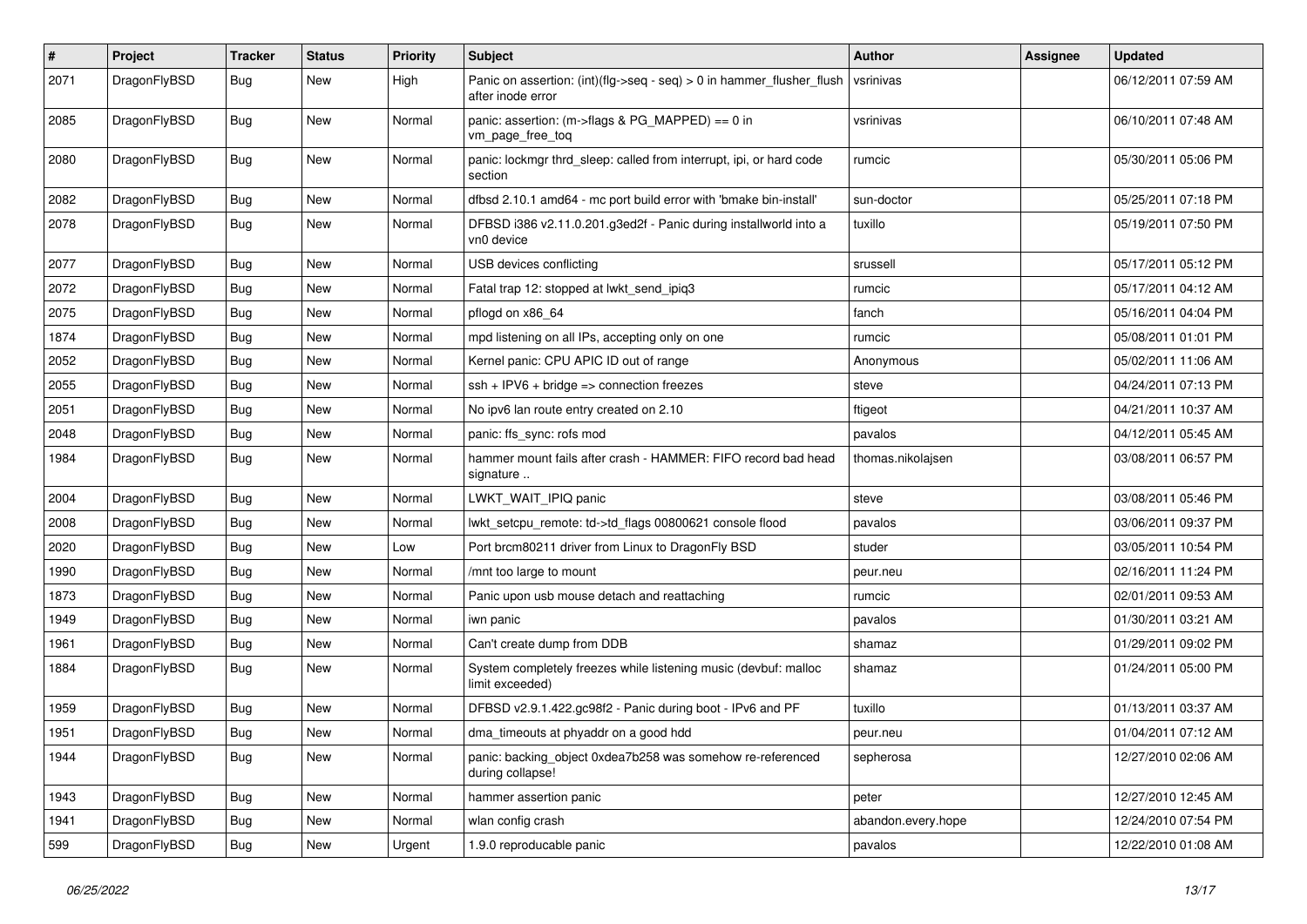| $\vert$ # | Project      | <b>Tracker</b> | <b>Status</b> | <b>Priority</b> | Subject                                                                                                                                                                                           | <b>Author</b> | <b>Assignee</b> | <b>Updated</b>      |
|-----------|--------------|----------------|---------------|-----------------|---------------------------------------------------------------------------------------------------------------------------------------------------------------------------------------------------|---------------|-----------------|---------------------|
| 1939      | DragonFlyBSD | Bug            | <b>New</b>    | Normal          | Panic on nightly build and stress test box                                                                                                                                                        | lentferj      |                 | 12/18/2010 08:41 AM |
| 1935      | DragonFlyBSD | Bug            | New           | Normal          | mouse does not work after switching between x and console                                                                                                                                         | shamaz        |                 | 12/13/2010 10:06 AM |
| 1463      | DragonFlyBSD | <b>Bug</b>     | New           | Normal          | Mountroot before drives are initialized                                                                                                                                                           | elekktretterr |                 | 12/07/2010 01:30 PM |
| 1923      | DragonFlyBSD | Bug            | New           | Normal          | Abysmal NFS performance with IPv6                                                                                                                                                                 | ftigeot       |                 | 12/05/2010 09:34 PM |
| 1917      | DragonFlyBSD | Bug            | New           | Normal          | panic: assertion: (RB_EMPTY(&ip->rec_tree) && (ip->flags &<br>HAMMER_INODE_XDIRTY) == 0)    (!RB_EMPTY(&ip->rec_tree)<br>&& (ip->flags & HAMMER_INODE_XDIRTY) != 0) in<br>hammer_flush_inode_done | qhwt.dfly     |                 | 11/24/2010 03:23 AM |
| 1920      | DragonFlyBSD | Bug            | <b>New</b>    | High            | system hangs                                                                                                                                                                                      | zhtw          |                 | 11/22/2010 08:59 AM |
| 1916      | DragonFlyBSD | Bug            | <b>New</b>    | Normal          | Constant crashes on x86_64 with UFS                                                                                                                                                               | lentferj      |                 | 11/21/2010 07:40 PM |
| 1913      | DragonFlyBSD | Bug            | New           | Normal          | panic: assertion: ip->flush_state != HAMMER_FST_FLUSH in<br>hammer_flush_inode_core                                                                                                               | swildner      |                 | 11/20/2010 05:27 PM |
| 1907      | DragonFlyBSD | Bug            | <b>New</b>    | Normal          | Hammer crash in hammer_flusher_flush()                                                                                                                                                            | swildner      |                 | 11/11/2010 05:07 AM |
| 1882      | DragonFlyBSD | Bug            | New           | Low             | Idea for handling new USB vendor/device codes                                                                                                                                                     | bmk           |                 | 10/20/2010 12:15 PM |
| 1786      | DragonFlyBSD | Bug            | New           | Normal          | Calling NULL function pointer initiates panic loop                                                                                                                                                | sjg           |                 | 10/11/2010 05:28 PM |
| 1861      | DragonFlyBSD | Bug            | New           | Normal          | panic via kprintf (lockmgr called in a hard section)                                                                                                                                              | vsrinivas     |                 | 10/11/2010 12:56 AM |
| 2353      | DragonFlyBSD | Bug            | In Progress   | Normal          | panic: assertion "gd->gd_spinlocks_wr == 0" failed in<br>bsd4_schedulerclock                                                                                                                      | jaydg         | alexh           | 11/28/2012 01:57 AM |
| 2100      | DragonFlyBSD | Bug            | Feedback      | Normal          | devfs related panic                                                                                                                                                                               | sepherosa     | alexh           | 07/10/2011 02:29 PM |
| 1538      | DragonFlyBSD | Bug            | New           | Low             | mountroot should probe file systems                                                                                                                                                               | corecode      | alexh           | 11/24/2010 06:35 PM |
| 1430      | DragonFlyBSD | Bug            | <b>New</b>    | Normal          | Buggy w(1)?                                                                                                                                                                                       | hasso         | alexh           | 11/24/2010 08:09 AM |
| 1127      | DragonFlyBSD | <b>Bug</b>     | Feedback      | Low             | cdrom drive not detected                                                                                                                                                                          | tgr           | corecode        | 01/15/2015 08:55 AM |
| 1831      | DragonFlyBSD | Bug            | Feedback      | High            | HAMMER "malloc limit exceeded" panic                                                                                                                                                              | eocallaghan   | dillon          | 06/04/2022 04:38 AM |
| 1411      | DragonFlyBSD | Bug            | Feedback      | Normal          | Burning doesn't work with ahci(4)                                                                                                                                                                 | hasso         | dillon          | 05/11/2021 04:00 AM |
| 3154      | DragonFlyBSD | Submit         | New           | Normal          | Update serial handling in bootloader                                                                                                                                                              | ddegroot      | dillon          | 11/06/2018 11:21 PM |
| 2819      | DragonFlyBSD | Bug            | In Progress   | Normal          | Random micro system freezes after a week of uptime                                                                                                                                                | ftigeot       | dillon          | 08/16/2015 08:46 PM |
| 2092      | DragonFlyBSD | Bug            | <b>New</b>    | Normal          | Panic: Bad link elm 0x next->prev != elm                                                                                                                                                          | masterblaster | dillon          | 12/04/2011 12:49 PM |
| 2037      | DragonFlyBSD | Bug            | Feedback      | Normal          | Panic Bad link elm while building packages                                                                                                                                                        | ftigeot       | dillon          | 04/21/2011 07:20 AM |
| 1593      | DragonFlyBSD | Bug            | Feedback      | Normal          | panic: assertion: ccb == ap->ap_err_ccb in ahci_put_err_ccb                                                                                                                                       | ftigeot       | ftigeot         | 05/15/2022 05:09 AM |
| 3031      | DragonFlyBSD | Submit         | In Progress   | Normal          | Update drm/radeon to Linux 4.7.10 as much as possible                                                                                                                                             | davshao       | ftigeot         | 08/19/2021 12:33 PM |
| 2870      | DragonFlyBSD | Bug            | New           | High            | Broken text and icons when glamor acceleration is used                                                                                                                                            | 375gnu        | ftigeot         | 01/31/2016 12:13 AM |
| 1964      | DragonFlyBSD | <b>Bug</b>     | New           | Normal          | iwn (panic assertion : wlan assert serialized)                                                                                                                                                    | sjmm.ptr      | josepht         | 02/01/2011 12:57 PM |
| 1946      | DragonFlyBSD | Bug            | New           | Normal          | ieee80211 panic                                                                                                                                                                                   | pavalos       | josepht         | 01/27/2011 06:00 PM |
| 385       | DragonFlyBSD | <b>Bug</b>     | Feedback      | Low             | Mail archive address removal                                                                                                                                                                      | justin        | justin          | 03/09/2013 11:24 AM |
| 1969      | DragonFlyBSD | Bug            | New           | Normal          | pf-related network problem                                                                                                                                                                        | pavalos       | lentferj        | 02/01/2011 06:57 PM |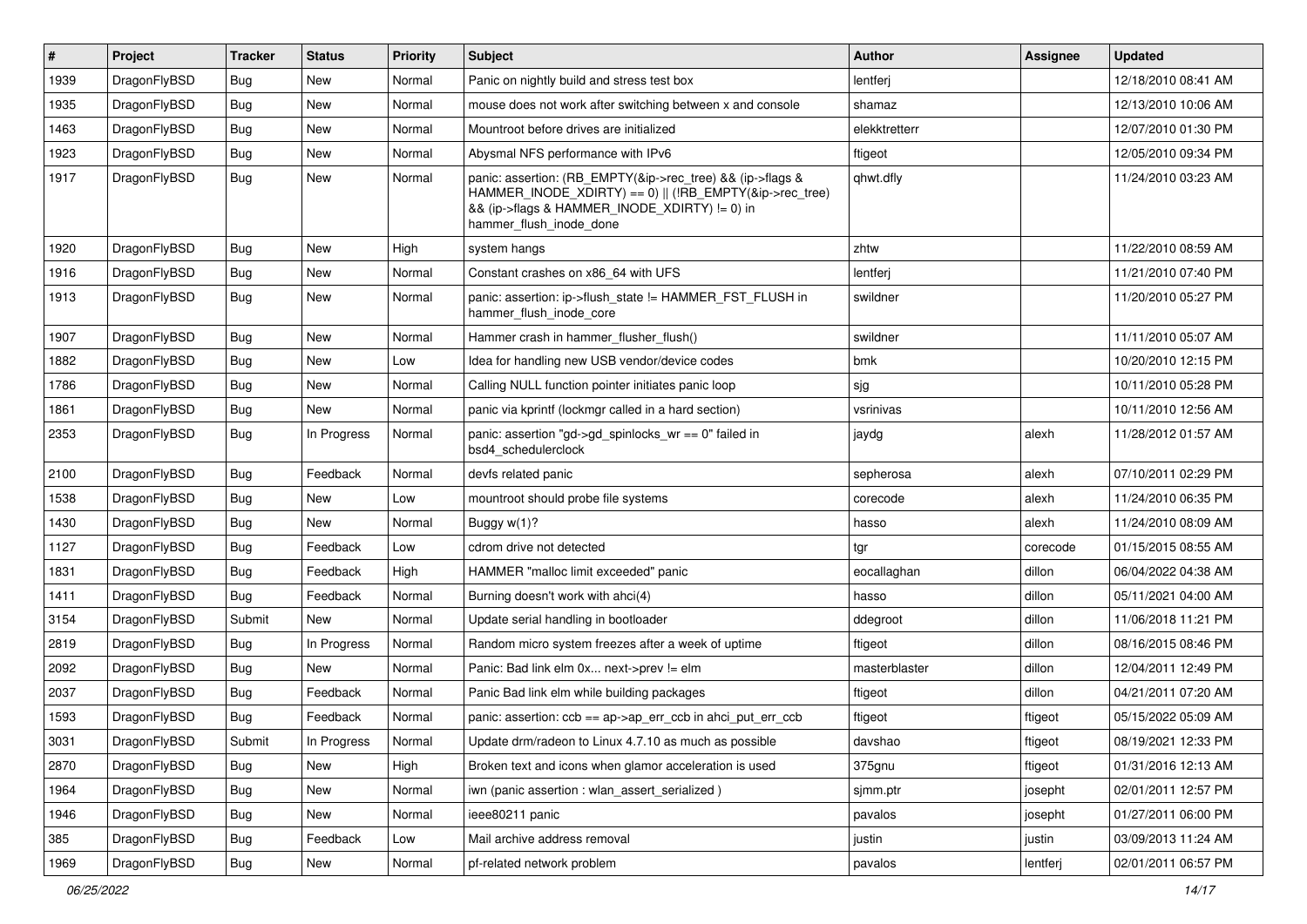| #    | Project      | <b>Tracker</b> | <b>Status</b> | <b>Priority</b> | Subject                                                                                                                                                  | <b>Author</b>    | Assignee  | <b>Updated</b>      |
|------|--------------|----------------|---------------|-----------------|----------------------------------------------------------------------------------------------------------------------------------------------------------|------------------|-----------|---------------------|
| 679  | DragonFlyBSD | <b>Bug</b>     | New           | Low             | Netgraph backward compatibility for old *LEN constants                                                                                                   | nant             | nant      | 02/18/2014 05:45 AM |
| 2549 | DragonFlyBSD | Bug            | In Progress   | Normal          | netgraph7: Kernel page fault.                                                                                                                            | russiane39       | nant      | 05/10/2013 11:20 PM |
| 2822 | DragonFlyBSD | Bug            | New           | Normal          | USB 3.0 stick throws "reading primary partition table: error<br>accessing offset 000[] for 152" error, while the stick works on any<br>other OS I tested | revuwa           | profmakx  | 06/29/2015 05:56 AM |
| 600  | DragonFlyBSD | Bug            | New           | Low             | /sys/libkern/karc4random                                                                                                                                 | robin carey5     | profmakx  | 01/19/2015 03:07 AM |
| 2746 | DragonFlyBSD | <b>Bug</b>     | New           | Normal          | some fraction of xterms started from the xmonad window manager<br>get killed with SIGALRM                                                                | isenmann         | profmakx  | 12/28/2014 02:51 AM |
| 168  | DragonFlyBSD | <b>Bug</b>     | In Progress   | Normal          | Livelocked limit engaged while trying to setup IPW wireless                                                                                              | mschacht         | sepherosa | 05/11/2021 04:05 AM |
| 2825 | DragonFlyBSD | Bug            | <b>New</b>    | High            | $3x$ dhclient = hanging system (objcache exhausted)                                                                                                      | jaccovonb        | sepherosa | 05/11/2021 03:55 AM |
| 1769 | DragonFlyBSD | <b>Bug</b>     | New           | Normal          | panic: assertion: _tp->tt_msg->tt_cpuid == mycpuid in<br>tcp callout active                                                                              | pavalos          | sjg       | 05/15/2022 11:07 AM |
| 1302 | DragonFlyBSD | Bug            | In Progress   | Normal          | Checkpoint regression?                                                                                                                                   | sjg              | sjg       | 07/10/2013 05:22 PM |
| 1532 | DragonFlyBSD | <b>Bug</b>     | New           | Low             | jemalloc doesn't work on DragonFly                                                                                                                       | hasso            | sjg       | 08/02/2011 01:14 AM |
| 2585 | DragonFlyBSD | Bug            | New           | Normal          | Dfly 3.4.3 on ESXi 5.1, HP Smart Array P410 passthrough<br>recognised, but not functioning                                                               | yggdrasil        | swildner  | 05/09/2022 08:14 AM |
| 1714 | DragonFlyBSD | Bug            | <b>New</b>    | Low             | hwpmc                                                                                                                                                    | alexh            | swildner  | 08/18/2012 02:03 PM |
| 341  | DragonFlyBSD | Bug            | New           | Normal          | Vinum erroneously repors devices as busy                                                                                                                 | corecode         | swildner  | 01/21/2012 04:50 AM |
| 2265 | DragonFlyBSD | Bug            | <b>New</b>    | Normal          | mbsrtowcs does not properly handle invalid mbstate t in ps                                                                                               | c.turner1        | swildner  | 01/10/2012 07:56 PM |
| 2252 | DragonFlyBSD | Bug            | <b>New</b>    | Low             | snd hda not useable if loaded via /boot/loader.conf                                                                                                      | xbit             | swildner  | 12/14/2011 12:23 AM |
| 3318 | DragonFlyBSD | Bug            | In Progress   | Normal          | Segmenation fault when a process resumed with checkpt exits                                                                                              | zabolekar        | tuxillo   | 06/18/2022 08:24 AM |
| 1921 | DragonFlyBSD | Bug            | In Progress   | Normal          | we miss mlockall                                                                                                                                         | alexh            | tuxillo   | 06/18/2022 04:08 AM |
| 3160 | DragonFlyBSD | Submit         | In Progress   | Normal          | State the implementation difference in pkill/pgrep manual                                                                                                | sevan            | tuxillo   | 06/03/2022 05:15 PM |
| 3028 | DragonFlyBSD | Bug            | In Progress   | Normal          | installer: confusion of set/get disk encryption passphrase dialogs                                                                                       | liweitianux      | tuxillo   | 06/03/2022 05:13 PM |
| 1876 | DragonFlyBSD | Bug            | New           | Normal          | devfs in jail + logging out from console(ttyv1+) -> panic                                                                                                | qhwt.dfly        | tuxillo   | 05/31/2022 03:24 PM |
| 3314 | DragonFlyBSD | Bug            | New           | Normal          | Bring virtio console(4) from FreeBSD                                                                                                                     | tuxillo          | tuxillo   | 05/29/2022 08:24 AM |
| 3305 | DragonFlyBSD | <b>Bug</b>     | In Progress   | Normal          | CBSD: Add NVMM support in DragonFly BSD                                                                                                                  | tuxillo          | tuxillo   | 05/29/2022 08:18 AM |
| 1700 | DragonFlyBSD | Submit         | In Progress   | Normal          | skip boot2 menu on <enter></enter>                                                                                                                       | Johannes.Hofmann | tuxillo   | 05/15/2022 08:35 AM |
| 1397 | DragonFlyBSD | <b>Bug</b>     | Feedback      | Normal          | jobs -I output inconsistency when called from script                                                                                                     | Anonymous        | tuxillo   | 05/15/2022 05:07 AM |
| 1819 | DragonFlyBSD | <b>Bug</b>     | In Progress   | LOW             | truss - Major revamping task list                                                                                                                        | tuxillo          | tuxillo   | 11/27/2021 08:45 AM |
| 3295 | DragonFlyBSD | <b>Bug</b>     | In Progress   | Normal          | Adapt devel/libvirt for nvmm                                                                                                                             | tuxillo          | tuxillo   | 11/03/2021 04:56 PM |
| 3145 | DragonFlyBSD | Submit         | In Progress   | Normal          | Update libelf to FreeBSD 12 current and build as base library usable<br>by ports                                                                         | davshao          | tuxillo   | 08/20/2021 03:58 PM |
| 2721 | DragonFlyBSD | Submit         | Feedback      | Low             | Some few zalloc calls to objcache ones replacements                                                                                                      | dclink           | tuxillo   | 05/11/2021 04:08 AM |
| 2717 | DragonFlyBSD | Submit         | Feedback      | Normal          | Out of range numeric handling                                                                                                                            | dclink           | tuxillo   | 05/11/2021 04:08 AM |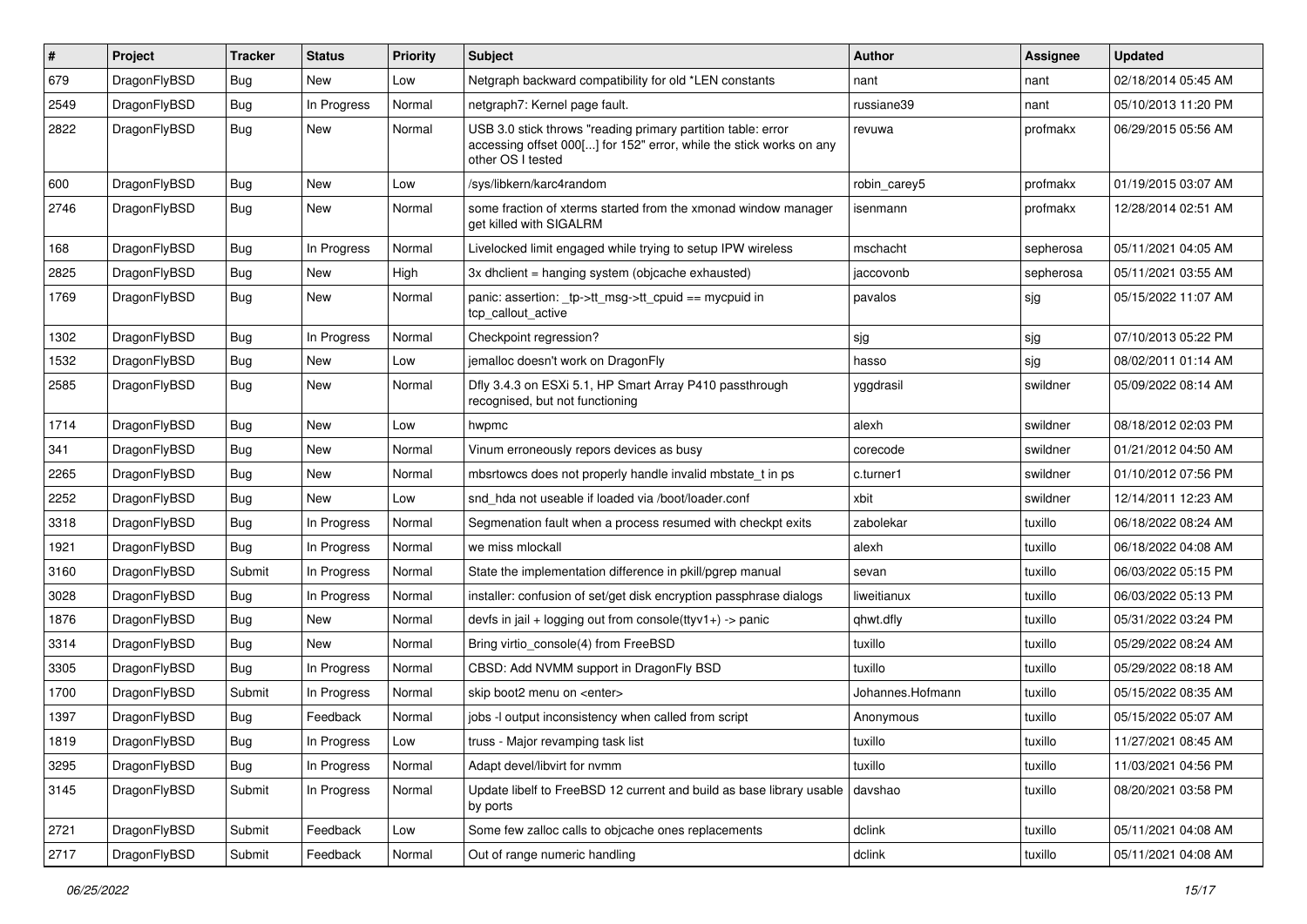| #    | Project      | Tracker    | <b>Status</b> | <b>Priority</b> | Subject                                                                                      | <b>Author</b>  | <b>Assignee</b> | <b>Updated</b>      |
|------|--------------|------------|---------------|-----------------|----------------------------------------------------------------------------------------------|----------------|-----------------|---------------------|
| 1428 | DragonFlyBSD | <b>Bug</b> | Feedback      | Low             | POSIX.1e implementation is too old                                                           | hasso          | tuxillo         | 05/11/2021 04:00 AM |
| 1293 | DragonFlyBSD | <b>Bug</b> | New           | Normal          | 2.2.1-REL Installer Request                                                                  | mk             | tuxillo         | 05/11/2021 04:00 AM |
| 998  | DragonFlyBSD | Bug        | In Progress   | Normal          | Unconfiguring a vn while it is mounted                                                       | rumcic         | tuxillo         | 05/11/2021 04:00 AM |
| 1587 | DragonFlyBSD | Bug        | Feedback      | Normal          | can't gdb across fork                                                                        | corecode       | tuxillo         | 05/11/2021 03:54 AM |
| 1584 | DragonFlyBSD | Bug        | In Progress   | Normal          | can't use ssh from jail: debug1: read passphrase: can't open<br>/dev/tty: Device busy        | corecode       | tuxillo         | 05/11/2021 03:53 AM |
| 1583 | DragonFlyBSD | Bug        | In Progress   | Normal          | panic: assertion: cursor->trans->sync_lock_refs > 0 in<br>hammer_recover_cursor              | corecode       | tuxillo         | 05/11/2021 03:53 AM |
| 1556 | DragonFlyBSD | Bug        | New           | Normal          | many processes stuck in "hmrrcm", system unusable                                            | corecode       | tuxillo         | 05/11/2021 03:52 AM |
| 1547 | DragonFlyBSD | <b>Bug</b> | In Progress   | Normal          | disklabel64 automatic sizing                                                                 | corecode       | tuxillo         | 05/11/2021 03:52 AM |
| 1528 | DragonFlyBSD | <b>Bug</b> | In Progress   | Normal          | ktrace does not show proper return values for pipe(2)                                        | corecode       | tuxillo         | 05/11/2021 03:52 AM |
| 1475 | DragonFlyBSD | <b>Bug</b> | In Progress   | Normal          | kernel blocks with low memory and syscons setting a high res mode<br>/ scrollback            | corecode       | tuxillo         | 05/11/2021 03:52 AM |
| 1474 | DragonFlyBSD | <b>Bug</b> | New           | Normal          | ithread 1 unexpectedly rescheduled                                                           | corecode       | tuxillo         | 05/11/2021 03:52 AM |
| 1469 | DragonFlyBSD | <b>Bug</b> | In Progress   | Normal          | Hammer history security concern                                                              | corecode       | tuxillo         | 05/11/2021 03:52 AM |
| 1442 | DragonFlyBSD | <b>Bug</b> | New           | Normal          | blocking SIGSEGV and triggering a segment violation produces an<br>all CPU consuming process | corecode       | tuxillo         | 05/11/2021 03:52 AM |
| 1440 | DragonFlyBSD | Bug        | New           | Normal          | ptrace/gdb doesn't work after process blocks SIGTRAP                                         | corecode       | tuxillo         | 05/11/2021 03:52 AM |
| 1287 | DragonFlyBSD | Bug        | Feedback      | Normal          | altq configuration doesn't work                                                              | corecode       | tuxillo         | 05/11/2021 03:51 AM |
| 1198 | DragonFlyBSD | Bug        | New           | High            | DDB loops panic in db read bytes                                                             | corecode       | tuxillo         | 05/11/2021 03:51 AM |
| 1030 | DragonFlyBSD | <b>Bug</b> | In Progress   | Normal          | msdosfs umount panic                                                                         | corecode       | tuxillo         | 05/11/2021 03:51 AM |
| 911  | DragonFlyBSD | Bug        | Feedback      | Normal          | kidload/kernel linker can exceed malloc reserve and panic system                             | corecode       | tuxillo         | 05/11/2021 03:51 AM |
| 901  | DragonFlyBSD | <b>Bug</b> | Feedback      | Normal          | route show needs to get data from all cpus                                                   | corecode       | tuxillo         | 05/11/2021 03:50 AM |
| 847  | DragonFlyBSD | <b>Bug</b> | Feedback      | Normal          | processes getting stuck on mount point                                                       | corecode       | tuxillo         | 05/11/2021 03:50 AM |
| 781  | DragonFlyBSD | <b>Bug</b> | In Progress   | Normal          | fdisk uses wrong geometry on usb flash drives                                                | corecode       | tuxillo         | 05/11/2021 03:50 AM |
| 742  | DragonFlyBSD | <b>Bug</b> | In Progress   | Normal          | umount problems with multiple mounts                                                         | corecode       | tuxillo         | 05/11/2021 03:46 AM |
| 731  | DragonFlyBSD | <b>Bug</b> | New           | Normal          | system freeze on "slice too large"                                                           | corecode       | tuxillo         | 05/11/2021 03:45 AM |
| 2438 | DragonFlyBSD | Submit     | Feedback      | Normal          | TRIM fixes                                                                                   | Anonymous      | tuxillo         | 05/11/2021 03:45 AM |
| 2358 | DragonFlyBSD | Bug        | In Progress   | Normal          | DFBSD v3.0.2.32.g928ca - panic: hammer: insufficient undo FIFO<br>space!                     | tuxillo        | tuxillo         | 05/10/2021 02:50 AM |
| 3205 | DragonFlyBSD | Bug        | Feedback      | High            | Go compiler net test failing                                                                 | t_dfbsd        | tuxillo         | 05/10/2021 02:45 AM |
| 1390 | DragonFlyBSD | <b>Bug</b> | In Progress   | Normal          | Use id_t type for {get,set}priority()                                                        | Anonymous      | tuxillo         | 07/05/2019 02:18 AM |
| 2416 | DragonFlyBSD | <b>Bug</b> | New           | Normal          | ".' entry can be removed on mounted nfs filesystem                                           | ftigeot        | tuxillo         | 06/03/2014 04:40 AM |
| 1579 | DragonFlyBSD | <b>Bug</b> | Feedback      | Normal          | dfly 2.4.1 does not like HP DL360G4p and Smart Array 6400 with<br>MSA20                      | tomaz.borstnar | tuxillo         | 06/02/2014 02:44 PM |